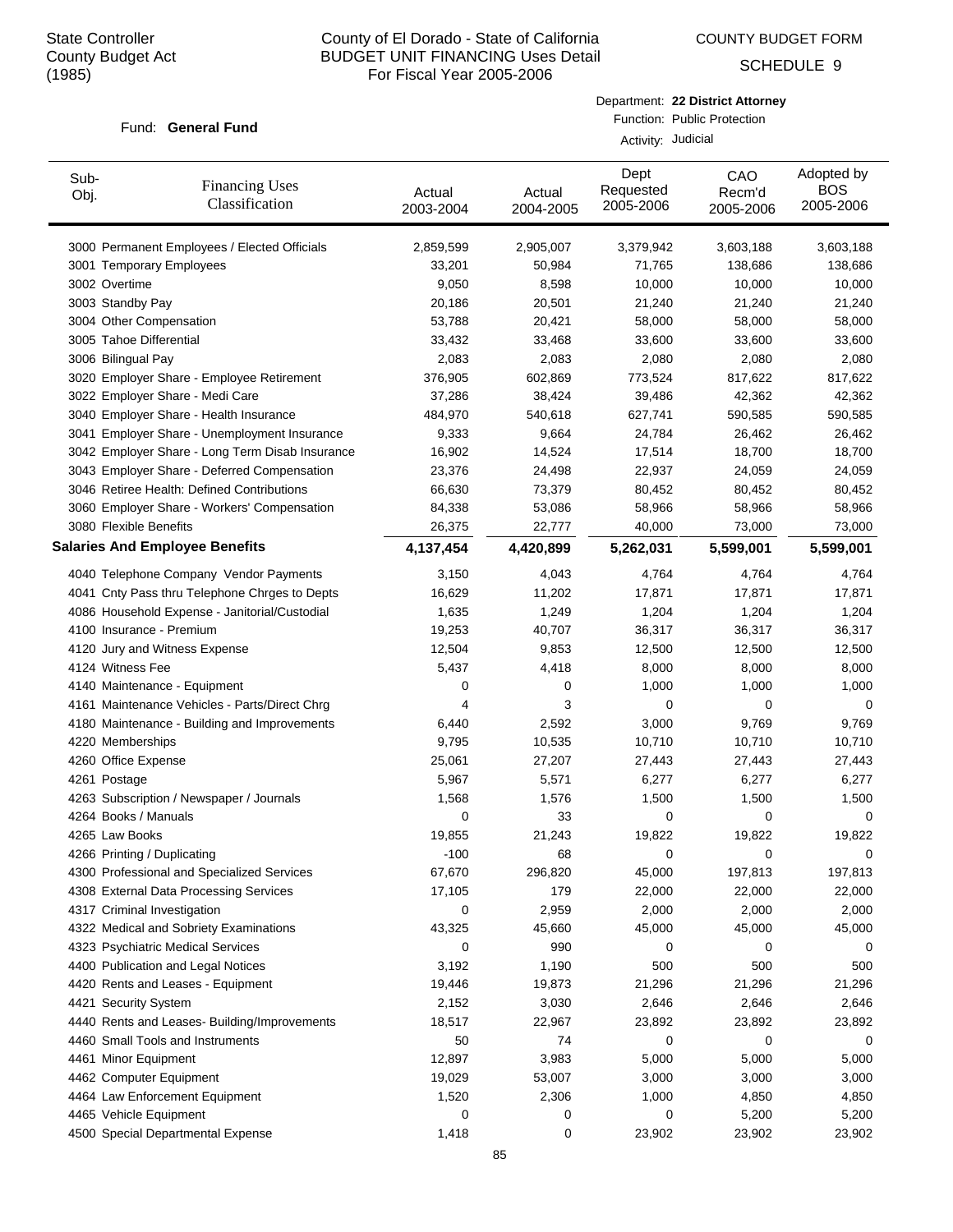COUNTY BUDGET FORM

SCHEDULE 9

#### Fund: General Fund

Department: **22 District Attorney** Function: Public Protection

Activity: Judicial

| Sub-<br>Obj.                 | <b>Financing Uses</b><br>Classification                                         | Actual<br>2003-2004 | Actual<br>2004-2005 | Dept<br>Requested<br>2005-2006 | CAO<br>Recm'd<br>2005-2006 | Adopted by<br><b>BOS</b><br>2005-2006 |
|------------------------------|---------------------------------------------------------------------------------|---------------------|---------------------|--------------------------------|----------------------------|---------------------------------------|
| 4501 Special Projects        |                                                                                 | 6,927               | 1,632               | 0                              | 0                          | 0                                     |
| 4503 Staff Development       |                                                                                 | 10,232              | 11,191              | 7,000                          | 8,194                      | 8,194                                 |
|                              | 4506 Film Development/Photography Supplies                                      | 815                 | 253                 | 1,200                          | 1,200                      | 1,200                                 |
| 4509 Detective Expense       |                                                                                 | 0                   | 1,509               | 0                              | 0                          | 0                                     |
| 4510 District Attorney - DA  |                                                                                 | 0                   | $\mathbf 0$         | 5,000                          | 5,000                      | 5,000                                 |
| 4529 Software License        |                                                                                 | 8,063               | 5,653               | 0                              | 3,950                      | 3,950                                 |
|                              | 4600 Transportation and Travel                                                  | 18,618              | 17,762              | 16,032                         | 16,032                     | 16,032                                |
|                              | 4602 Employee - Private Auto Mileage                                            | 5,519               | 3,714               | 9,703                          | 9,703                      | 9,703                                 |
|                              | 4605 Vehicle - Rent Or Lease                                                    | 44,528              | 41,970              | 44,213                         | 44,213                     | 44,213                                |
| 4606 Fuel Purchases          |                                                                                 | 13,382              | 17,365              | 13,148                         | 15,148                     | 15,148                                |
|                              | 4607 Rent or Lease: Mileage Rate Rebate                                         | $-49,167$           | $\mathbf 0$         | 0                              | 0                          | 0                                     |
| 4620 Utilities               |                                                                                 | 32,504              | 28,282              | 34,683                         | 34,683                     | 34,683                                |
| <b>Services And Supplies</b> |                                                                                 | 424,941             | 722,670             | 476,623                        | 652,399                    | 652,399                               |
|                              | 5300 Interfund Expenditures                                                     | 150                 | 359                 | 0                              | 0                          | 0                                     |
| <b>Other Charges</b>         |                                                                                 | 150                 | 359                 | 0                              | 0                          | 0                                     |
|                              | 6040 Fixed Assets - Equipment                                                   | 38,211              | 2,460               | 0                              | 2,730                      | 2,730                                 |
|                              | 6042 Fixed Assets - Computer Sys Equipment                                      | 28,499              | 11,390              | 32,088                         | 40,672                     | 40,672                                |
| <b>Fixed Assets</b>          |                                                                                 | 66,709              | 13,851              | 32,088                         | 43,402                     | 43,402                                |
| 7200 Intrafund Transfers     |                                                                                 | $-1,408$            | $-11,871$           | $-14,854$                      | $-14,854$                  | $-14,854$                             |
|                              | 7201 Intrafund Transfers: Social Services                                       | $-653$              | 0                   | 0                              | 0                          | 0                                     |
|                              | 7220 Intrafnd: Telephone Equipment and Support                                  | 22,370              | 26,983              | 29,411                         | 29,411                     | 29,411                                |
|                              | 7221 Intrafnd: Radio Equipment and Support                                      | 2,844               | 2,922               | 3,157                          | 3,157                      | 3,157                                 |
| 7223 Intrafnd: Mail Service  |                                                                                 | 1,363               | 1,437               | 1,766                          | 1,766                      | 1,766                                 |
|                              | 7224 Intrafnd: Stores Support                                                   | 2,819               | 2,947               | 3,998                          | 3,998                      | 3,998                                 |
|                              | 7225 Intrafnd: Central Duplicating                                              | 1,834               | 758                 | 1,703                          | 1,703                      | 1,703                                 |
|                              | 7226 Intrafnd: Lease Administration Fee                                         | 1,424               | 502                 | 481                            | 481                        | 481                                   |
|                              | 7227 Intrafnd: Internal Data Processing                                         | 29,699              | 23,761              | 20,171                         | 20,171                     | 20,171                                |
|                              | 7228 Intrafnd: Internet Connect Charges                                         | 2,970               | 5,055               | 5,760                          | 5,760                      | 5,760                                 |
| 7229 Intrafnd: PC Support    |                                                                                 | 1,647               | 1,086               | 1,000                          | 1,000                      | 1,000                                 |
| 7230 Intrafnd: IS Software   |                                                                                 | 250                 | 0                   | 0                              | 0                          | 0                                     |
|                              | 7232 Intrafnd: Maint Bldg & Improvmnts                                          | 4,864               | 7,498               | 2,000                          | 2,000                      | 2,000                                 |
|                              | 7233 Intrafnd: Child Support Services                                           | U                   | $-544$              | 0                              | 0                          | U                                     |
|                              | 7234 Intrafnd: Network Support                                                  | 40,519              | 47,378              | 43,236                         | 43,236                     | 43,236                                |
| <b>Intrafund Transfers</b>   |                                                                                 | 110,541             | 107,913             | 97,829                         | 97,829                     | 97,829                                |
|                              | <b>Total Financing Uses</b>                                                     | 4,739,795           | 5,265,692           | 5,868,571                      | 6,392,631                  | 6,392,631                             |
|                              | <b>Less Department Estimated Revenues</b>                                       | 1,759,585           | 2,035,116           | 1,710,451                      | 2,147,506                  | 2,147,506                             |
|                              | <b>Department Use of Other General</b><br><b>Fund Sources (Net County Cost)</b> | 2,980,210           | 3,230,577           | 4,158,120                      | 4,245,125                  | 4,245,125                             |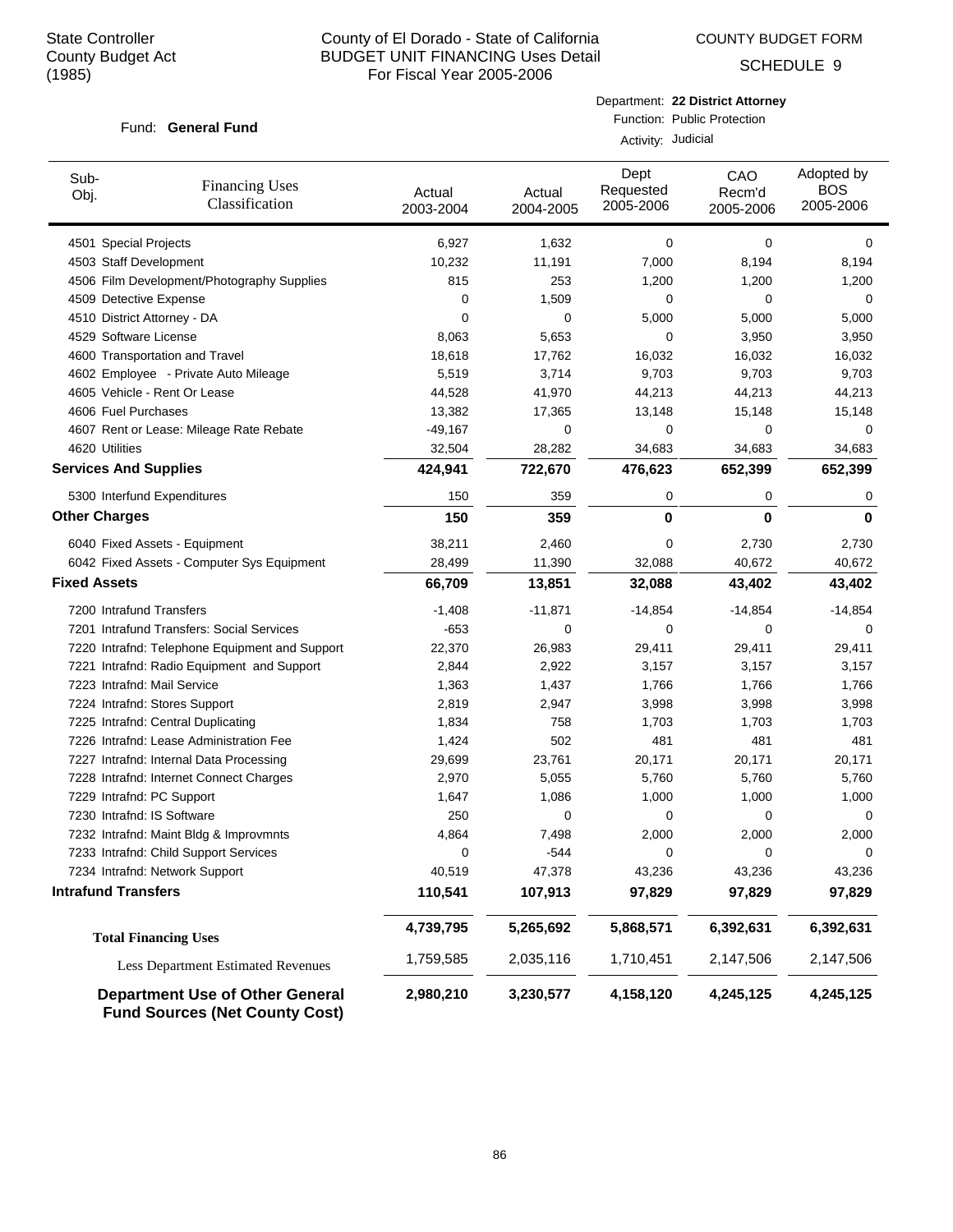COUNTY BUDGET FORM

SCHEDULE 9

#### Fund: General Fund

| Department: 23 Public Defender |
|--------------------------------|
| Function: Public Protection    |

Activity: Judicial

| Sub-<br>Obj. | <b>Financing Uses</b><br>Classification         | Actual<br>2003-2004 | Actual<br>2004-2005 | Dept<br>Requested<br>2005-2006 | CAO<br>Recm'd<br>2005-2006 | Adopted by<br><b>BOS</b><br>2005-2006 |
|--------------|-------------------------------------------------|---------------------|---------------------|--------------------------------|----------------------------|---------------------------------------|
|              | 3000 Permanent Employees / Elected Officials    | 1,015,359           | 1,046,219           | 1,259,761                      | 1,354,541                  | 1,354,541                             |
|              | 3001 Temporary Employees                        | 56,558              | 110,815             | 55,000                         | 25,000                     | 25,000                                |
|              | 3002 Overtime                                   | 0                   | 7,312               | 0                              | 0                          | 0                                     |
|              | 3004 Other Compensation                         | 19,612              | 6,655               | 0                              | 1,470                      | 1,470                                 |
|              | 3005 Tahoe Differential                         | 14,201              | 13,393              | 19,200                         | 19,200                     | 19,200                                |
|              | 3006 Bilingual Pay                              | 4,167               | 4,295               | 4,160                          | 4,160                      | 4,160                                 |
|              | 3020 Employer Share - Employee Retirement       | 88,924              | 174,064             | 244,554                        | 264,060                    | 264,060                               |
|              | 3022 Employer Share - Medi Care                 | 12,741              | 13,761              | 16,397                         | 17,771                     | 17,771                                |
|              | 3040 Employer Share - Health Insurance          | 111,208             | 120,195             | 126,095                        | 126,884                    | 126,884                               |
|              | 3041 Employer Share - Unemployment Insurance    | 3,360               | 3,518               | 9,448                          | 10,161                     | 10,161                                |
|              | 3042 Employer Share - Long Term Disab Insurance | 6,447               | 5,396               | 6,677                          | 7,180                      | 7,180                                 |
|              | 3043 Employer Share - Deferred Compensation     | 15,644              | 15,329              | 6,382                          | 6,718                      | 6,718                                 |
|              | 3046 Retiree Health: Defined Contributions      | 18,802              | 22,477              | 25,708                         | 25,708                     | 25,708                                |
|              | 3060 Employer Share - Workers' Compensation     | 27,982              | 24,694              | 27,975                         | 27,975                     | 27,975                                |
|              | 3080 Flexible Benefits                          | 14,952              | 16,671              | 40,500                         | 54,000                     | 54,000                                |
|              | <b>Salaries And Employee Benefits</b>           | 1,409,957           | 1,584,796           | 1,841,856                      | 1,944,828                  | 1,944,828                             |
|              | 4040 Telephone Company Vendor Payments          | 111                 | 149                 | 0                              | 0                          | 0                                     |
|              | 4041 Cnty Pass thru Telephone Chrges to Depts   | 10,244              | 7,714               | 13,000                         | 12,000                     | 12,000                                |
|              | 4086 Household Expense - Janitorial/Custodial   | 2,671               | 3,744               | 3,800                          | 3,800                      | 3,800                                 |
|              | 4100 Insurance - Premium                        | 7,036               | 7,036               | 7,036                          | 6,860                      | 6,860                                 |
|              | 4120 Jury and Witness Expense                   | 0                   | 1,464               | 3,500                          | 3,500                      | 3,500                                 |
|              | 4124 Witness Fee                                | 105                 | 0                   | 0                              | 0                          | 0                                     |
|              | 4140 Maintenance - Equipment                    | 0                   | 0                   | 400                            | 400                        | 400                                   |
|              | 4141 Maintenance - Office Equipment             | 568                 | 0                   | 800                            | 800                        | 800                                   |
|              | 4161 Maintenance Vehicles - Parts/Direct Chrg   | 0                   | 23                  | 0                              | $\mathbf 0$                | $\mathbf 0$                           |
|              | 4180 Maintenance - Building and Improvements    | 1,034               | 0                   | 1,000                          | 1,000                      | 1,000                                 |
|              | 4220 Memberships                                | 4,445               | 5,645               | 7,000                          | 5,530                      | 5,530                                 |
|              | 4260 Office Expense                             | 4,982               | 5,077               | 4,750                          | 4,750                      | 4,750                                 |
|              | 4261 Postage                                    | 1,164               | 872                 | 1,500                          | 1,500                      | 1,500                                 |
|              | 4262 Software                                   | 0                   | 25                  | 0                              | 0                          | 0                                     |
|              | 4263 Subscription / Newspaper / Journals        | 7,183               | 6,312               | 10,000                         | 10,000                     | 10,000                                |
|              | 4265 Law Books                                  | 9,554               | 13,478              | 10,000                         | 10,000                     | 10,000                                |
|              | 4266 Printing / Duplicating                     | 97                  | 417                 | 500                            | 500                        | 500                                   |
|              | 4300 Professional and Specialized Services      | 7,196               | 12,989              | 40,000                         | 40,000                     | 40,000                                |
|              | 4313 Legal Services                             | 680                 | 0                   | 2,000                          | 2,000                      | 2,000                                 |
|              | 4317 Criminal Investigation                     | 1,795               | 10,498              | 15,000                         | 12,000                     | 12,000                                |
|              | 4318 Interpreter                                | 199                 | 299                 | 0                              | 0                          | 0                                     |
|              | 4320 Verbatim Report - Transcription            | 1,076               | 1,930               | 2,000                          | 2,000                      | 2,000                                 |
|              | 4323 Psychiatric Medical Services               | 1,400               | 9,625               | 15,000                         | 13,000                     | 13,000                                |
|              | 4324 Medical, Dental and Lab Services           | 1,610               | 4,310               | 3,000                          | 3,000                      | 3,000                                 |
|              | 4334 Fire Prevention and Inspection             | 65                  | 45                  | 150                            | 150                        | 150                                   |
|              | 4420 Rents and Leases - Equipment               | 3,700               | 5,361               | 4,500                          | 4,500                      | 4,500                                 |
|              | 4440 Rents and Leases- Building/Improvements    | 64,827              | 81,375              | 85,000                         | 81,000                     | 81,000                                |
|              | 4461 Minor Equipment                            | 1,120               | 3,704               | 1,000                          | 1,000                      | 1,000                                 |
|              | 4462 Computer Equipment                         | 83                  | 0                   | 5,000                          | 2,900                      | 2,900                                 |
|              | 4463 Telephone and Radio Equipment              | 0                   | 14                  | 0                              | 313                        | 313                                   |
|              | 4500 Special Departmental Expense               | 0                   | 0                   | 65,000                         | 48,159                     | 48,159                                |
|              | 4503 Staff Development                          | 2,785               | 3,854               | 5,000                          | 5,000                      | 5,000                                 |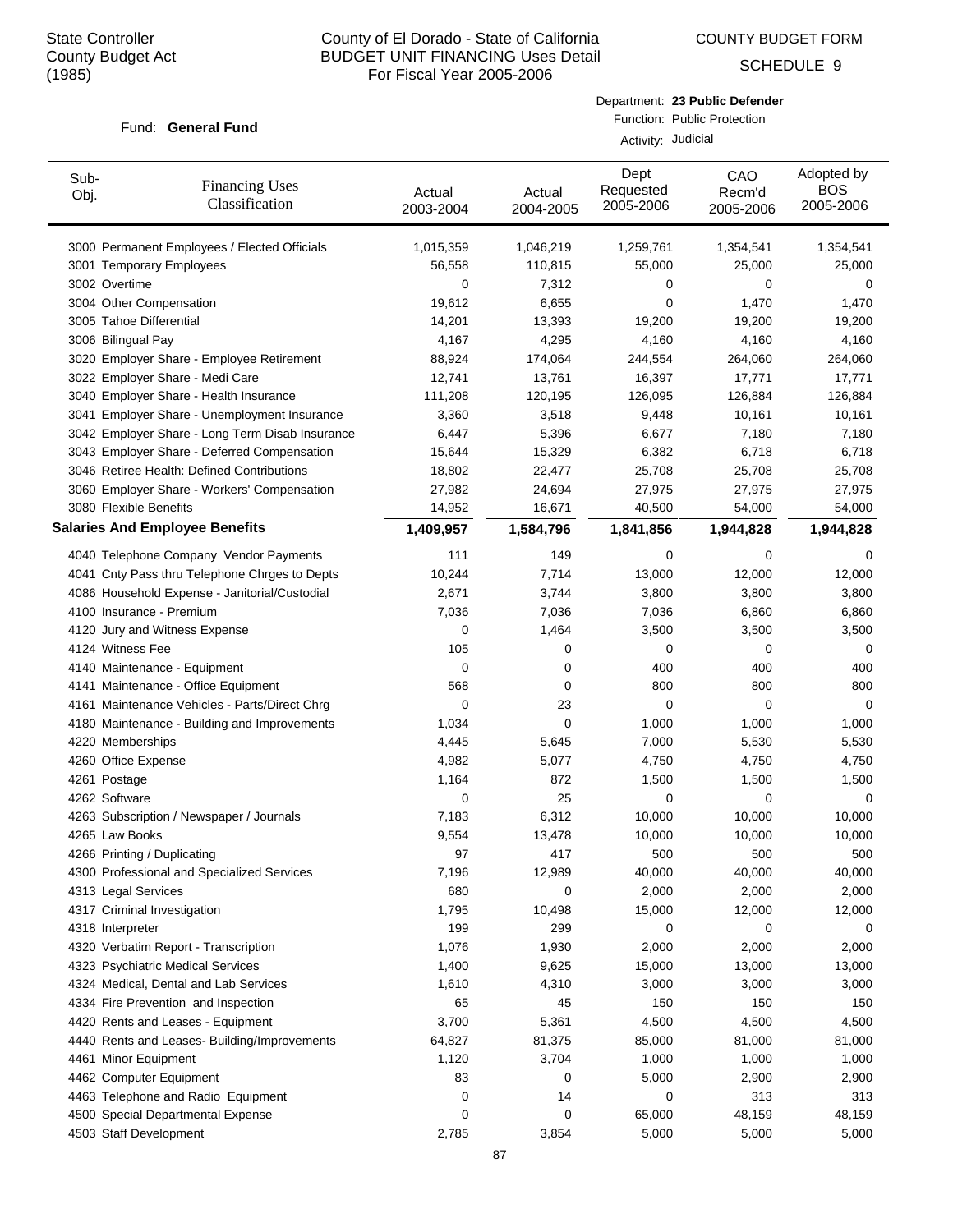COUNTY BUDGET FORM

SCHEDULE 9

#### Fund: General Fund

| Department: 23 Public Defender |
|--------------------------------|
| _______                        |

Function: Public Protection Activity: Judicial

| Sub-<br>Obj.                 | <b>Financing Uses</b><br>Classification                                         | Actual<br>2003-2004 | Actual<br>2004-2005 | Dept<br>Requested<br>2005-2006 | CAO<br>Recm'd<br>2005-2006 | Adopted by<br><b>BOS</b><br>2005-2006 |
|------------------------------|---------------------------------------------------------------------------------|---------------------|---------------------|--------------------------------|----------------------------|---------------------------------------|
|                              | 4600 Transportation and Travel                                                  | 6,583               | 6,480               | 5,000                          | 5,000                      | 5,000                                 |
|                              | 4602 Employee - Private Auto Mileage                                            | 5,028               | 6,272               | 4,500                          | 4,500                      | 4,500                                 |
|                              | 4605 Vehicle - Rent Or Lease                                                    | 2,820               | 1,073               | 4,000                          | 4,000                      | 4,000                                 |
| 4606 Fuel Purchases          |                                                                                 | 523                 | 392                 | 500                            | 750                        | 750                                   |
|                              | 4607 Rent or Lease: Mileage Rate Rebate                                         | $-5,621$            | 0                   | 0                              | 0                          | $\Omega$                              |
| 4620 Utilities               |                                                                                 | 7,671               | 7,771               | 7,000                          | 7,000                      | 7,000                                 |
| <b>Services And Supplies</b> |                                                                                 | 152,733             | 207,948             | 326,936                        | 296,912                    | 296,912                               |
|                              | 5300 Interfund Expenditures                                                     | 250                 | 175                 | 0                              | 0                          | 0                                     |
| <b>Other Charges</b>         |                                                                                 | 250                 | 175                 | 0                              | $\bf{0}$                   | $\mathbf{0}$                          |
|                              | 6042 Fixed Assets - Computer Sys Equipment                                      | 0                   | 0                   | 0                              | 14,728                     | 14,728                                |
| <b>Fixed Assets</b>          |                                                                                 | $\bf{0}$            | 0                   | 0                              | 14,728                     | 14,728                                |
| 7200 Intrafund Transfers     |                                                                                 | 0                   | 8                   | 0                              | 0                          | 0                                     |
|                              | 7210 Intrafnd Transfers: Collections                                            | $\mathbf 0$         | 3,467               | 2,500                          | 2,500                      | 2,500                                 |
|                              | 7220 Intrafnd: Telephone Equipment and Support                                  | 6,903               | 8,594               | 6,500                          | 8,300                      | 8,300                                 |
| 7223 Intrafnd: Mail Service  |                                                                                 | 1,024               | 1,200               | 1,200                          | 1,363                      | 1,363                                 |
|                              | 7224 Intrafnd: Stores Support                                                   | 480                 | 450                 | 450                            | 733                        | 733                                   |
|                              | 7225 Intrafnd: Central Duplicating                                              | 240                 | 51                  | 200                            | 200                        | 200                                   |
|                              | 7226 Intrafnd: Lease Administration Fee                                         | 4,163               | 1,781               | 0                              | 1,812                      | 1,812                                 |
|                              | 7227 Intrafnd: Internal Data Processing                                         | 7,492               | 6,395               | 5,156                          | 5,156                      | 5,156                                 |
| 7229 Intrafnd: PC Support    |                                                                                 | 3,909               | 1,855               | 2,500                          | 2,500                      | 2,500                                 |
| 7230 Intrafnd: IS Software   |                                                                                 | $\Omega$            | 0                   | 250                            | 250                        | 250                                   |
|                              | 7232 Intrafnd: Maint Bldg & Improvmnts                                          | 346                 | 233                 | 500                            | 500                        | 500                                   |
|                              | 7234 Intrafnd: Network Support                                                  | 8,683               | 9,500               | 15,171                         | 15,171                     | 15,171                                |
| <b>Intrafund Transfers</b>   |                                                                                 | 33,240              | 33,533              | 34,427                         | 38,485                     | 38,485                                |
|                              | <b>Total Financing Uses</b>                                                     | 1,596,180           | 1,826,452           | 2,203,219                      | 2,294,953                  | 2,294,953                             |
|                              | Less Department Estimated Revenues                                              | 288,204             | 333,719             | 348,816                        | 387,616                    | 387,616                               |
|                              | <b>Department Use of Other General</b><br><b>Fund Sources (Net County Cost)</b> | 1,307,975           | 1,492,733           | 1,854,403                      | 1,907,337                  | 1,907,337                             |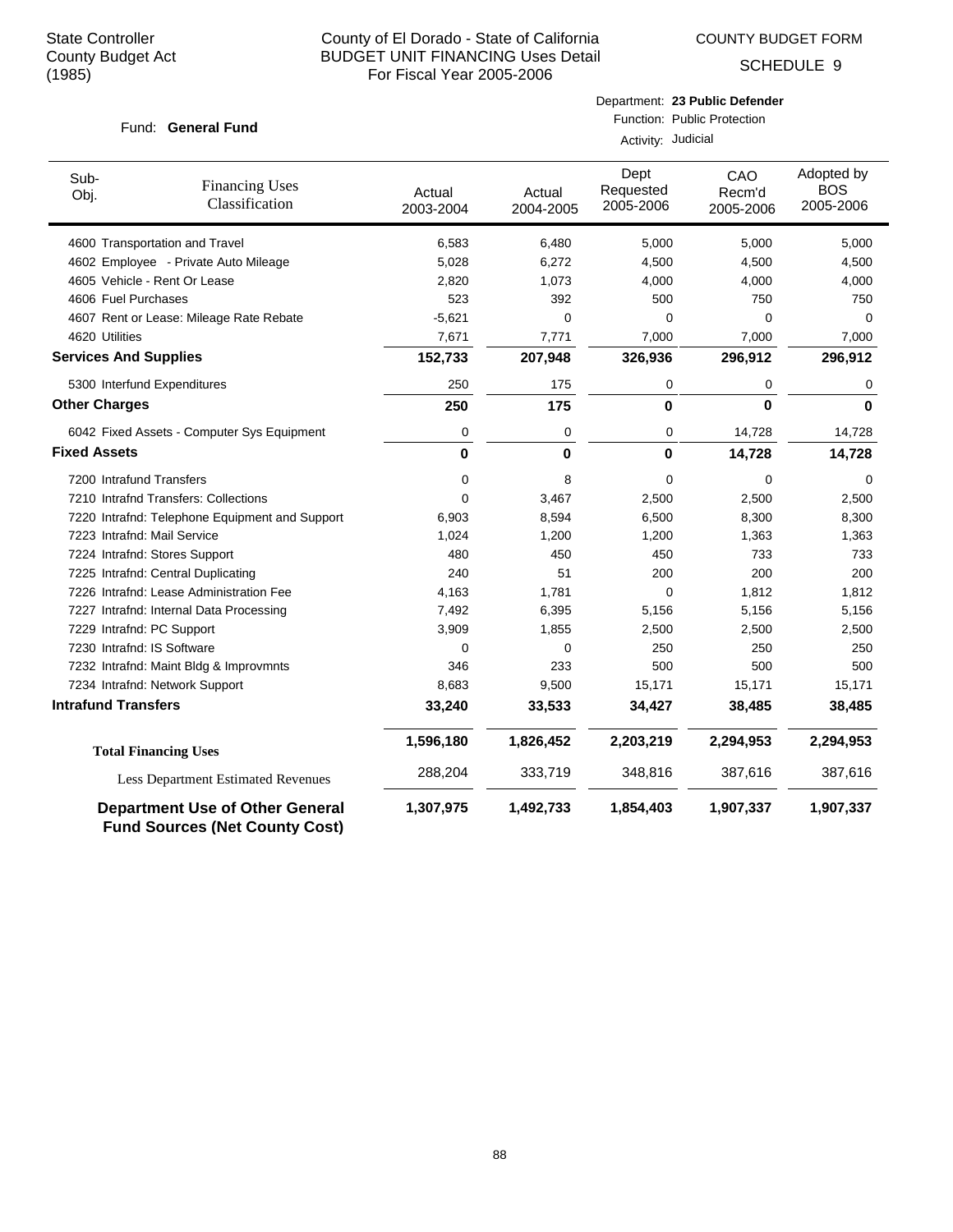Sub-

# County of El Dorado - State of California BUDGET UNIT FINANCING Uses Detail For Fiscal Year 2005-2006

Dept Requested

Department: **24 Sheriff**

Function: Public Protection

Activity: Police Protection/Detention

CAO Recm'd

COUNTY BUDGET FORM

SCHEDULE 9

Adopted by **BOS** 

#### Fund: General Fund

| ວuɒ-<br>Obj. | <b>Financing Uses</b><br>Classification         | Actual<br>2003-2004 | Actual<br>2004-2005 | Requested<br>2005-2006 | ◡◠◡<br>Recm'd<br>2005-2006 | <b>BOS</b><br>2005-2006 |
|--------------|-------------------------------------------------|---------------------|---------------------|------------------------|----------------------------|-------------------------|
|              | 3000 Permanent Employees / Elected Officials    | 17,595,332          | 17,868,801          | 21,288,658             | 22,457,103                 | 22,457,103              |
|              | 3001 Temporary Employees                        | 539,692             | 469,624             | 437,923                | 437,923                    | 437,923                 |
|              | 3002 Overtime                                   | 2,373,521           | 2,641,850           | 1,376,624              | 1,366,824                  | 1,366,824               |
|              | 3003 Standby Pay                                | 67,584              | 65,740              | 94,633                 | 94,633                     | 94,633                  |
|              | 3004 Other Compensation                         | 666,085             | 758,751             | 878,003                | 943,915                    | 943,915                 |
|              | 3005 Tahoe Differential                         | 188,880             | 191,538             | 230,399                | 230,399                    | 230,399                 |
|              | 3006 Bilingual Pay                              | 18,041              | 18,383              | 20,800                 | 20,800                     | 20,800                  |
|              | 3007 Hazard Pay                                 | 5,417               | 3,259               | 23,468                 | 23,468                     | 23,468                  |
|              | 3020 Employer Share - Employee Retirement       | 4,002,256           | 5,802,932           | 6,835,753              | 6,906,862                  | 6,906,862               |
|              | 3022 Employer Share - Medi Care                 | 238,924             | 251,441             | 294,820                | 298,135                    | 298,135                 |
|              | 3040 Employer Share - Health Insurance          | 3,082,756           | 3,377,148           | 3,384,489              | 3,428,305                  | 3,428,305               |
|              | 3041 Employer Share - Unemployment Insurance    | 68,873              | 70,924              | 148,985                | 150,894                    | 150,894                 |
|              | 3042 Employer Share - Long Term Disab Insurance | 54,147              | 51,696              | 56,495                 | 57,844                     | 57,844                  |
|              | 3043 Employer Share - Deferred Compensation     | 53,842              | 51,481              | 58,527                 | 59,788                     | 59,788                  |
|              | 3046 Retiree Health: Defined Contributions      | 435,975             | 511,011             | 581,467                | 581,467                    | 581,467                 |
|              | 3060 Employer Share - Workers' Compensation     | 2,368,212           | 2,314,251           | 2,063,631              | 2,070,090                  | 2,070,090               |
|              | 3080 Flexible Benefits                          | 196,362             | 162,777             | 749,238                | 786,738                    | 786,738                 |
|              | <b>Salaries And Employee Benefits</b>           | 31,955,898          | 34,611,609          | 38,523,914             | 39,915,186                 | 39,915,186              |
|              |                                                 |                     |                     |                        |                            |                         |
|              | 4020 Clothing and Personal Supplies             | 95,592              | 113,691             | 136,907                | 137,907                    | 137,907                 |
|              | 4040 Telephone Company Vendor Payments          | 78,158              | 63,776              | 106,331                | 106,331                    | 106,331                 |
|              | 4041 Cnty Pass thru Telephone Chrges to Depts   | 151,405             | 91,374              | 136,004                | 136,004                    | 136,004                 |
|              | 4060 Food and Food Products                     | 460,814             | 480,857             | 465,910                | 465,910                    | 465,910                 |
|              | 4080 Household Expense                          | 89,331              | 99,132              | 85,815                 | 85,815                     | 85,815                  |
|              | 4081 Household Expense - Paper Goods            | 0                   | 45                  | 0                      | 0                          | 0                       |
|              | 4082 Household Expense - Other                  | 9,313               | 9,317               | 8,355                  | 8,355                      | 8,355                   |
|              | 4083 Household Expense - Laundry                | 16,404              | 18,894              | 19,903                 | 19,903                     | 19,903                  |
|              | 4085 Household Expense - Refuse Disposal        | 31,480              | 29,937              | 34,429                 | 34,429                     | 34,429                  |
|              | 4086 Household Expense - Janitorial/Custodial   | 3,498               | 8,082               | 9,000                  | 9,000                      | 9,000                   |
|              | 4100 Insurance - Premium                        | 307,769             | 448,548             | 426,741                | 427,552                    | 427,552                 |
|              | 4101 Insurance - Additional Liability           | 936                 | 726                 | 0                      | 0                          | 0                       |
|              | 4104 Insurance - Current Year Claims            | 2,707               | 50                  | 0                      | 0                          | 0                       |
|              | 4140 Maintenance - Equipment                    | 74,997              | 115,425             | 135,317                | 135,317                    | 135,317                 |
|              | 4141 Maintenance - Office Equipment             | 3,162               | 658                 | 2,255                  | 2,255                      | 2,255                   |
|              | 4142 Maintenance - Telephone / Radio            | 12,123              | 23,062              | 21,650                 | 21,650                     | 21,650                  |
|              | 4143 Maintenance - Service Contracts            | 1,910               | 20,282              | 7,470                  | 7,470                      | 7,470                   |
|              | 4160 Maintenance Vehicles - Service Contract    | 5,016               | 5,255               | 7,500                  | 7,500                      | 7,500                   |
|              | 4161 Maintenance Vehicles - Parts/Direct Chrg   | 1,440               | 1,962               | 300                    | 300                        | 300                     |
|              | 4162 Maintenance Vehicles - Supplies            | 1,907               | 3,270               | 7,170                  | 7,170                      | 7,170                   |
|              | 4163 Maintenance Vehicles - Inventory           | 0                   | 302                 | 0                      | 0                          | 0                       |
|              | 4164 Maintenance Vehicles - Tires and Tubes     | 268                 | 1,062               | 0                      | 0                          | 0                       |
|              | 4165 Maintenance Vehicles - Oil and Grease      | 37                  | 85                  | 10                     | 10                         | 10                      |
|              | 4180 Maintenance - Building and Improvements    | 44,987              | 29,464              | 34,160                 | 34,160                     | 34,160                  |
|              | 4183 Maintenance - Grounds                      | 225                 | 0                   | 0                      | 0                          | 0                       |
|              | 4200 Medical, Dental and Laboratory Supplies    | 204                 | 41                  | 300                    | 300                        | 300                     |
|              | 4220 Memberships                                | 2,542               | 3,847               | 6,420                  | 7,532                      | 7,532                   |
|              | 4221 Memberships - Legislative Advocacy         | 6,194               | 4,414               | 5,150                  | 5,150                      | 5,150                   |
|              | 4240 Miscellaneous Expense                      | 22                  | 0                   | 0                      | 0                          | 0                       |
|              | 4260 Office Expense                             | 76,888              | 66,628              | 64,230                 | 64,230                     | 64,230                  |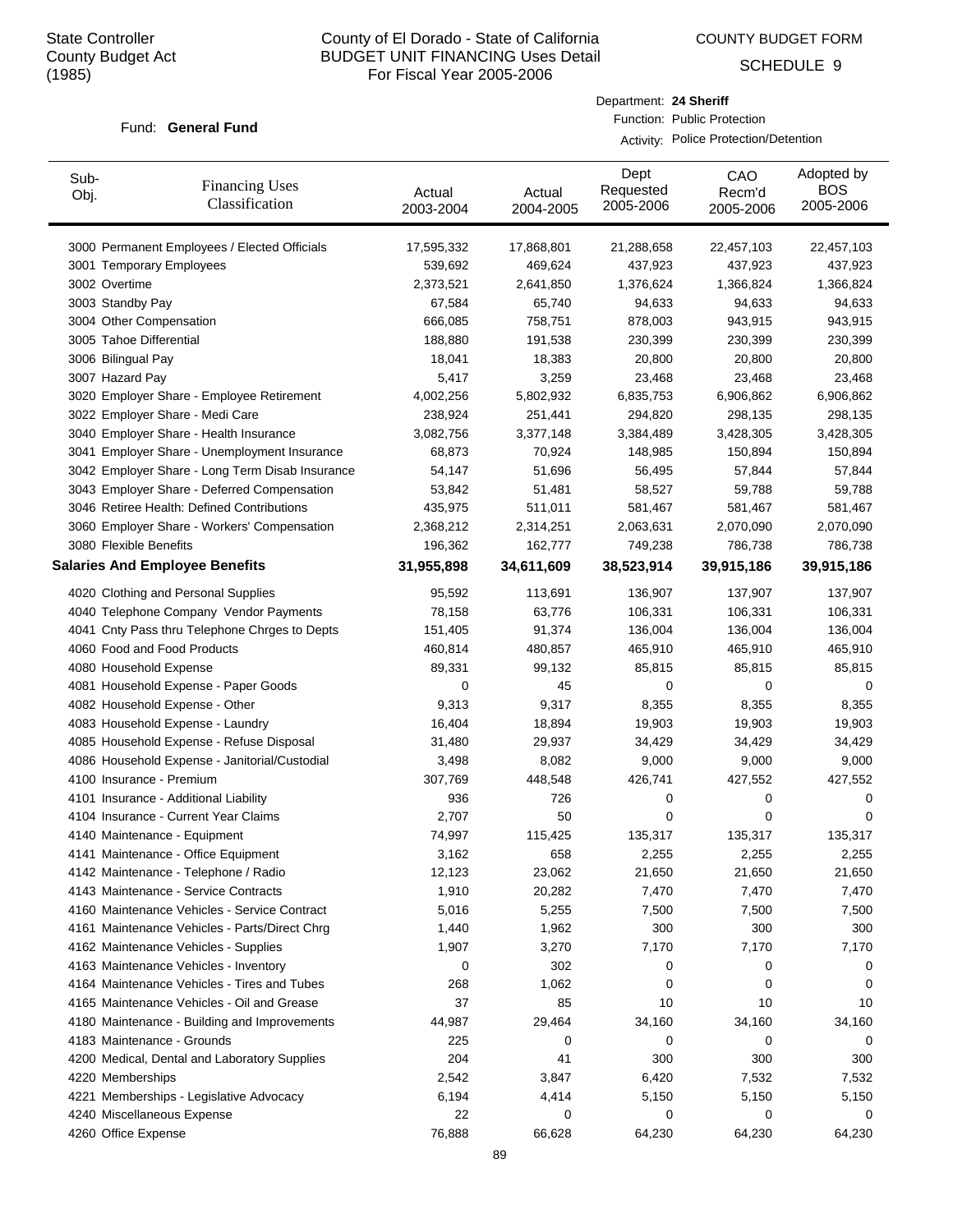Sub-

# County of El Dorado - State of California BUDGET UNIT FINANCING Uses Detail For Fiscal Year 2005-2006

COUNTY BUDGET FORM

Dept

Department: **24 Sheriff**

Function: Public Protection

Activity: Police Protection/Detention

CAO

SCHEDULE 9

Adopted by

#### Fund: General Fund

Financing Uses

| ouu-<br>Obj.        | <b>Financing Uses</b><br>Classification       | Actual<br>2003-2004 | Actual<br>2004-2005 | Requested<br>2005-2006 | Recm'd<br>2005-2006 | <b>BOS</b><br>2005-2006 |
|---------------------|-----------------------------------------------|---------------------|---------------------|------------------------|---------------------|-------------------------|
|                     | 4261 Postage                                  | 18,190              | 22,213              | 26,254                 | 26,254              | 26,254                  |
|                     | 4262 Software                                 | 67,424              | 43,205              | 45,693                 | 45,693              | 45,693                  |
|                     | 4263 Subscription / Newspaper / Journals      | 3,988               | 4,157               | 6,089                  | 6,089               | 6,089                   |
|                     | 4264 Books / Manuals                          | 1,050               | 1,053               | 901                    | 901                 | 901                     |
|                     | 4265 Law Books                                | 1,496               | 2,288               | 1,525                  | 1,525               | 1,525                   |
|                     | 4266 Printing / Duplicating                   | 0                   | 5,348               | 2,500                  | 2,500               | 2,500                   |
|                     | 4300 Professional and Specialized Services    | 239,356             | 310,652             | 304,964                | 357,934             | 357,934                 |
|                     | 4308 External Data Processing Services        | 47,520              | 186                 | 4,100                  | 4,100               | 4,100                   |
|                     | 4323 Psychiatric Medical Services             | 8,600               | 10,600              | 24,000                 | 24,000              | 24,000                  |
|                     | 4324 Medical, Dental and Lab Services         | 211,906             | 189,582             | 225,650                | 225,650             | 225,650                 |
|                     | 4328 Emergency Medical Serv (EMS) - Physician | 0                   | 746                 | 0                      | 0                   | 0                       |
|                     | 4334 Fire Prevention and Inspection           | 65                  | 36                  | 1,435                  | 1,435               | 1,435                   |
|                     | 4400 Publication and Legal Notices            | 1,428               | 3,576               | 2,300                  | 2,300               | 2,300                   |
|                     | 4420 Rents and Leases - Equipment             | 61,869              | 77,358              | 84,366                 | 84,366              | 84,366                  |
|                     | 4421 Security System                          | 66                  | 0                   | 0                      | 0                   | 0                       |
|                     | 4440 Rents and Leases- Building/Improvements  | 116,671             | 151,814             | 162,022                | 162,022             | 162,022                 |
|                     | 4460 Small Tools and Instruments              | 27,935              | 42,886              | 39,098                 | 39,578              | 39,578                  |
|                     | 4461 Minor Equipment                          | 46,140              | 70,432              | 86,923                 | 95,486              | 95,486                  |
|                     | 4462 Computer Equipment                       | 26,867              | 45,477              | 174,955                | 174,955             | 174,955                 |
|                     | 4463 Telephone and Radio Equipment            | 330,296             | 152,000             | 130,244                | 90,962              | 90,962                  |
|                     | 4464 Law Enforcement Equipment                | 13,010              | 131,508             | 336,966                | 341,649             | 341,649                 |
|                     | 4465 Vehicle Equipment                        | 11,327              | 25,916              | 76,419                 | 76,419              | 76,419                  |
|                     | 4500 Special Departmental Expense             | 70,629              | 107,972             | 153,273                | 153,273             | 153,273                 |
|                     | 4502 Educational Materials                    | 233                 | 0                   | 120                    | 120                 | 120                     |
|                     | 4503 Staff Development                        | 74,287              | 75,592              | 63,600                 | 63,600              | 63,600                  |
|                     | 4505 SB 924 - Transportation and Travel       | 26,984              | 28,333              | 75,463                 | 75,463              | 75,463                  |
|                     | 4506 Film Development/Photography Supplies    | 2,119               | 2,861               | 2,270                  | 2,270               | 2,270                   |
|                     | 4509 Detective Expense                        | 21,058              | 42,744              | 48,505                 | 48,505              | 48,505                  |
|                     | 4529 Software License                         | 6,874               | 71,770              | 85,399                 | 172,399             | 172,399                 |
|                     | 4600 Transportation and Travel                | 190,571             | 207,146             | 282,440                | 282,440             | 282,440                 |
|                     | 4601 Volunteer - Transportation and Travel    | 88                  | 82                  | 300                    | 300                 | 300                     |
|                     | 4602 Employee - Private Auto Mileage          | 6,219               | 9,656               | 17,575                 | 17,575              | 17,575                  |
|                     | 4604 Volunteer - Private Auto Mileage         | 142                 | 175                 | 200                    | 200                 | 200                     |
|                     | 4605 Vehicle - Rent Or Lease                  | 924,315             | 897,467             | 935,196                | 935,196             | 935,196                 |
|                     | 4606 Fuel Purchases                           | 334,260             | 395,774             | 444,554                | 444,554             | 444,554                 |
|                     | 4607 Rent or Lease: Mileage Rate Rebate       | $-1,024,023$        | 0                   | 0                      | 0                   | 0                       |
|                     | 4620 Utilities                                | 495,750             | 560,092             | 548,130                | 548,130             | 548,130                 |
|                     | <b>Services And Supplies</b>                  | 3,844,041           | 5,330,882           | 6,114,756              | 6,232,093           | 6,232,093               |
|                     | 5240 Contribution To Non-county Governmental  | 16,722              | 0                   | 4,000                  | 4,000               | 4,000                   |
|                     | 5300 Interfund Expenditures                   | 17,702              | 21,492              | 17,100                 | 6,100               | 6,100                   |
|                     | 5317 Intrfnd Exp: Detention Medical           | 1,147,552           | 1,385,902           | 1,625,510              | 15,000              | 15,000                  |
|                     | <b>Other Charges</b>                          | 1,181,977           | 1,407,393           | 1,646,610              | 25,100              | 25,100                  |
|                     | 6040 Fixed Assets - Equipment                 | 391,819             | 312,775             | 710,485                | 777,190             | 777,190                 |
|                     | 6042 Fixed Assets - Computer Sys Equipment    | 326,692             | 98,803              | 179,510                | 179,510             | 179,510                 |
| <b>Fixed Assets</b> |                                               | 718,511             | 411,579             | 889,995                | 956,700             | 956,700                 |
|                     | 7000 Operating Transfers Out                  | 0                   | 0                   | 9,300                  | 0                   | 0                       |
|                     | 7001 Operating Transfers Out: Fleet           | 0                   | 99,415              | 50,000                 | 60,000              | 60,000                  |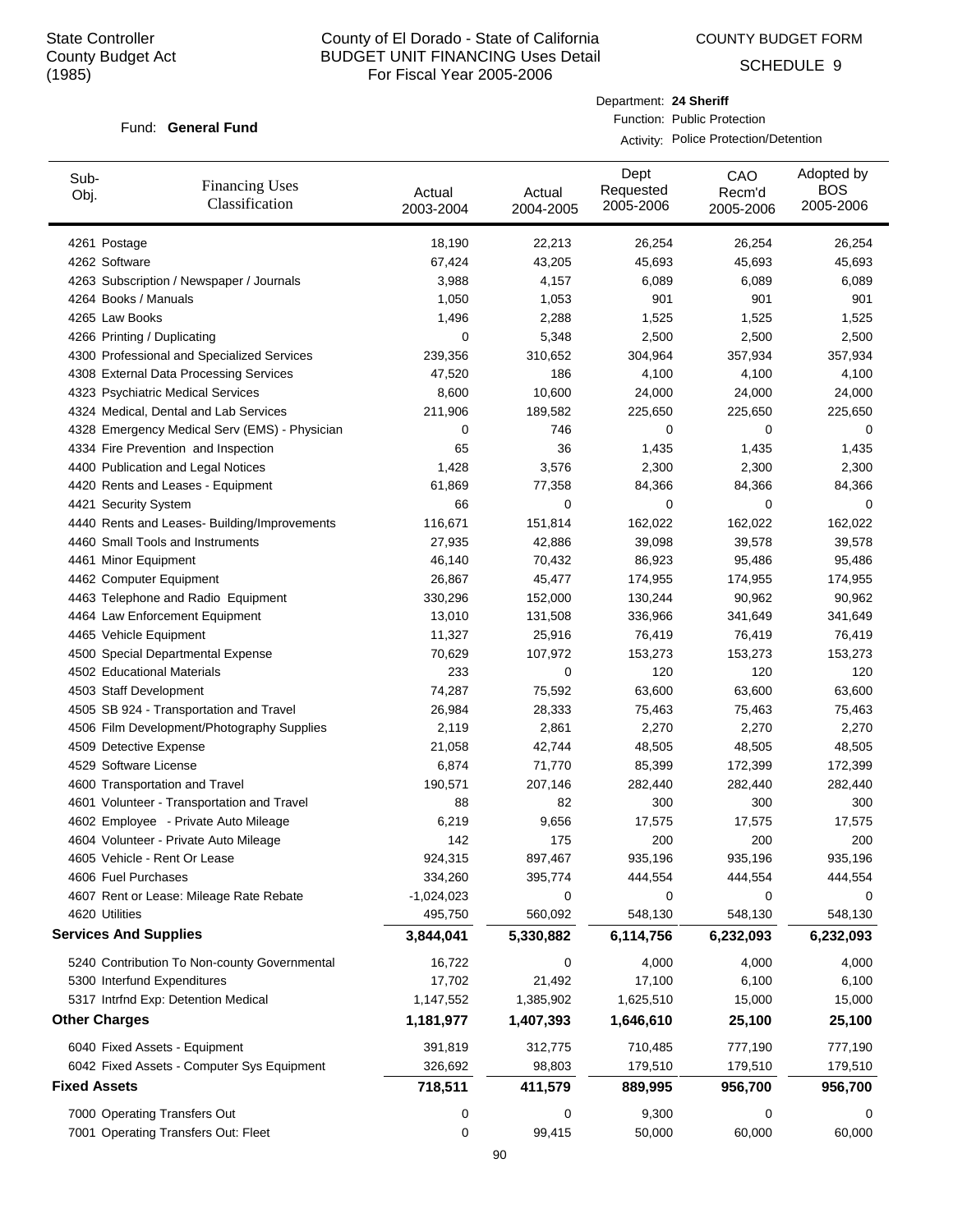COUNTY BUDGET FORM

SCHEDULE 9

#### Fund: General Fund

Department: **24 Sheriff** Function: Public Protection

Activity: Police Protection/Detention

| Sub-<br>Obj.                | <b>Financing Uses</b><br>Classification                                         | Actual<br>2003-2004 | Actual<br>2004-2005 | Dept<br>Requested<br>2005-2006 | CAO<br>Recm'd<br>2005-2006 | Adopted by<br><b>BOS</b><br>2005-2006 |
|-----------------------------|---------------------------------------------------------------------------------|---------------------|---------------------|--------------------------------|----------------------------|---------------------------------------|
| <b>Other Financing Uses</b> |                                                                                 | 0                   | 99,415              | 59,300                         | 60,000                     | 60,000                                |
|                             | 7200 Intrafund Transfers                                                        | $-2,539$            | $-35,411$           | $-27,973$                      | $-27,973$                  | $-27,973$                             |
|                             | 7210 Intrafnd Transfers: Collections                                            | 0                   | 1,382               | 1,440                          | 1,440                      | 1,440                                 |
|                             | 7220 Intrafnd: Telephone Equipment and Support                                  | 79,537              | 99,125              | 81,971                         | 81,971                     | 81,971                                |
|                             | 7221 Intrafnd: Radio Equipment and Support                                      | $-15,698$           | $-14,332$           | $-13,200$                      | $-13,200$                  | $-13,200$                             |
|                             | 7223 Intrafnd: Mail Service                                                     | 5,910               | 2,173               | 2,952                          | 2,952                      | 2,952                                 |
|                             | 7224 Intrafnd: Stores Support                                                   | 44,728              | 28,477              | 31,753                         | 31,753                     | 31,753                                |
|                             | 7225 Intrafnd: Central Duplicating                                              | 9,234               | 22,468              | 9,350                          | 9,350                      | 9,350                                 |
|                             | 7226 Intrafnd: Lease Administration Fee                                         | 9,509               | 3,957               | 5,493                          | 5,493                      | 5,493                                 |
|                             | 7227 Intrafnd: Internal Data Processing                                         | 148,088             | 131,524             | 149,009                        | 149,009                    | 149,009                               |
|                             | 7228 Intrafnd: Internet Connect Charges                                         | 56,265              | 65,175              | 68,820                         | 68,820                     | 68,820                                |
|                             | 7229 Intrafnd: PC Support                                                       | 947                 | 89                  | 2,250                          | 2,250                      | 2,250                                 |
|                             | 7231 Intrafnd: IS Programming Support                                           | 615                 | 1,800               | 750                            | 750                        | 750                                   |
|                             | 7232 Intrafnd: Maint Bldg & Improvmnts                                          | 51,819              | 64,640              | 23,200                         | 23,200                     | 23,200                                |
|                             | 7234 Intrafnd: Network Support                                                  | 44,861              | 61,328              | 64,364                         | 64,364                     | 64,364                                |
| <b>Intrafund Transfers</b>  |                                                                                 | 433,275             | 432,394             | 400,179                        | 400,179                    | 400,179                               |
|                             | 9000 Standard Regular Labor                                                     | 172                 | $\mathbf 0$         | $\mathbf 0$                    | 0                          | 0                                     |
|                             | 9003 Standard Overhead                                                          | 9,556               | 0                   | 0                              | 0                          | 0                                     |
| <b>Labor And Costs</b>      |                                                                                 | 9,728               | 0                   | $\mathbf{0}$                   | 0                          | $\bf{0}$                              |
|                             | <b>Total Financing Uses</b>                                                     | 38,143,430          | 42,293,272          | 47,634,754                     | 47,589,258                 | 47,589,258                            |
|                             | <b>Less Department Estimated Revenues</b>                                       | 10,226,128          | 11,484,674          | 12,242,312                     | 14,754,266                 | 14,754,266                            |
|                             | <b>Department Use of Other General</b><br><b>Fund Sources (Net County Cost)</b> | 27,917,302          | 30,808,598          | 35,392,442                     | 32,834,992                 | 32,834,992                            |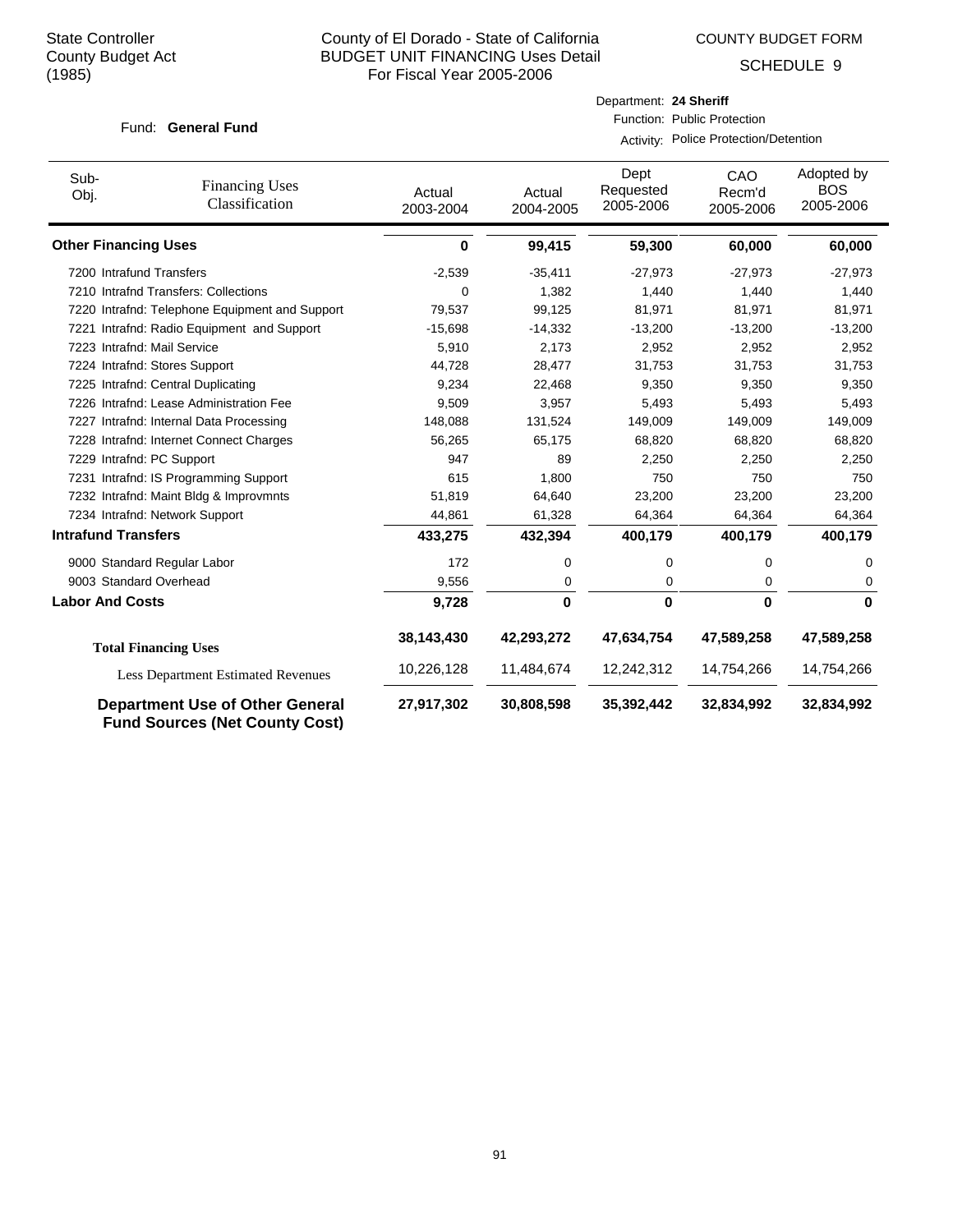COUNTY BUDGET FORM

SCHEDULE 9

#### Fund: Jail Commissary

# Department: **24 Sheriff** Function: Public Protection

Activity: Detention and Correction

| Sub-<br><b>Financing Uses</b><br>Obj.<br>Classification         | Actual<br>2003-2004 | Actual<br>2004-2005 | Dept<br>Requested<br>2005-2006 | CAO<br>Recm'd<br>2005-2006 | Adopted by<br><b>BOS</b><br>2005-2006 |
|-----------------------------------------------------------------|---------------------|---------------------|--------------------------------|----------------------------|---------------------------------------|
| 3000 Permanent Employees / Elected Officials                    | 0                   | 129,377             | 160,144                        | 160,144                    | 160,144                               |
| 3002 Overtime                                                   | 0                   | 5,924               | 3,700                          | 3,700                      | 3,700                                 |
| 3004 Other Compensation                                         | 0                   | 1,163               | 1,400                          | 1,400                      | 1,400                                 |
| 3005 Tahoe Differential                                         | 0                   | 2,588               | 2,400                          | 2,400                      | 2,400                                 |
| 3020 Employer Share - Employee Retirement                       | 0                   | 42,574              | 41,571                         | 41,571                     | 41,571                                |
| 3022 Employer Share - Medi Care                                 | 0                   | 1,983               | 1,875                          | 1,875                      | 1,875                                 |
| 3040 Employer Share - Health Insurance                          | 0                   | 36,605              | 34,830                         | 34,830                     | 34,830                                |
| 3041 Employer Share - Unemployment Insurance                    | 0                   | 350                 | 909                            | 909                        | 909                                   |
| 3042 Employer Share - Long Term Disab Insurance                 | 0                   | 0                   | 642                            | 642                        | 642                                   |
| <b>Salaries And Employee Benefits</b>                           | $\mathbf 0$         | 220,565             | 247,471                        | 247,471                    | 247,471                               |
| 4020 Clothing and Personal Supplies                             | 6,627               | 6,105               | 6,000                          | 6,000                      | 6,000                                 |
| 4060 Food and Food Products                                     | 10                  | 0                   | 0                              | 0                          | 0                                     |
| 4080 Household Expense                                          | 2,689               | 2,724               | 1,000                          | 1,000                      | 1,000                                 |
| 4140 Maintenance - Equipment                                    | 804                 | 826                 | 6,000                          | 6,000                      | 6,000                                 |
| 4180 Maintenance - Building and Improvements                    | 574                 | 543                 | 25,000                         | 25,000                     | 25,000                                |
| 4220 Memberships                                                | 165                 | 220                 | 270                            | 270                        | 270                                   |
| 4260 Office Expense                                             | 2,699               | 4,561               | 4,500                          | 4,500                      | 4,500                                 |
| 4261 Postage                                                    | 636                 | 587                 | 600                            | 600                        | 600                                   |
| 4263 Subscription / Newspaper / Journals                        | 238                 | 674                 | 100                            | 100                        | 100                                   |
| 4264 Books / Manuals                                            | 813                 | 706                 | 1,000                          | 1,000                      | 1,000                                 |
| 4265 Law Books                                                  | 110                 | 631                 | 2,000                          | 2,000                      | 2,000                                 |
| 4266 Printing / Duplicating                                     | 629                 | 300                 | 500                            | 500                        | 500                                   |
| 4300 Professional and Specialized Services                      | 45,601              | 58,802              | 57,500                         | 57,500                     | 57,500                                |
| 4420 Rents and Leases - Equipment                               | 6,091               | 9,667               | 9,100                          | 9,100                      | 9,100                                 |
| 4460 Small Tools and Instruments                                | 832                 | 771                 | 1,500                          | 1,500                      | 1,500                                 |
| 4461 Minor Equipment                                            | 641                 | 1,969               | 1,500                          | 1,500                      | 1,500                                 |
| 4462 Computer Equipment                                         | 1,410               | 0                   | 0                              | 0                          | 0                                     |
| 4500 Special Departmental Expense                               | 210,492             | 186,210             | 195,900                        | 195,900                    | 195,900                               |
| 4503 Staff Development                                          | 0                   | 753                 | 1,200                          | 1,200                      | 1,200                                 |
| 4505 SB 924 - Transportation and Travel                         | 0                   | 103                 | 0                              | 0                          | 0                                     |
| 4600 Transportation and Travel                                  | 1,362               | 1,835               | 1,100                          | 1,100                      | 1,100                                 |
| 4602 Employee - Private Auto Mileage                            | 100                 | 208                 | 250                            | 250                        | 250                                   |
| 4620 Utilities                                                  | 13                  | U                   |                                | U                          | U                                     |
| <b>Services And Supplies</b>                                    | 282,535             | 278,195             | 315,020                        | 315,020                    | 315,020                               |
| 5306 Intrfnd Exp: Central Duplicating                           | 728                 | 1,824               | 0                              | 0                          |                                       |
| <b>Other Charges</b>                                            | 728                 | 1,824               | 0                              | 0                          | 0                                     |
| 7225 Intrafnd: Central Duplicating                              | 0                   | 0                   | 2,000                          | 2,000                      | 2,000                                 |
| 7232 Intrafnd: Maint Bldg & Improvmnts                          | 41,034              | 10,739              | 15,000                         | 15,000                     | 15,000                                |
| <b>Intrafund Transfers</b>                                      | 41,034              | 10,739              | 17,000                         | 17,000                     | 17,000                                |
| <b>Total Financing Uses</b>                                     | 324,297             | 511,323             | 579,491                        | 579,491                    | 579,491                               |
| <b>Less Department Estimated Revenues</b>                       | 324,489             | 511,221             | 579,491                        | 579,491                    | 579,491                               |
| <b>Department Use of Jail Commissary</b><br><b>Fund Balance</b> | $-192$              | 102                 | 0                              | 0                          | 0                                     |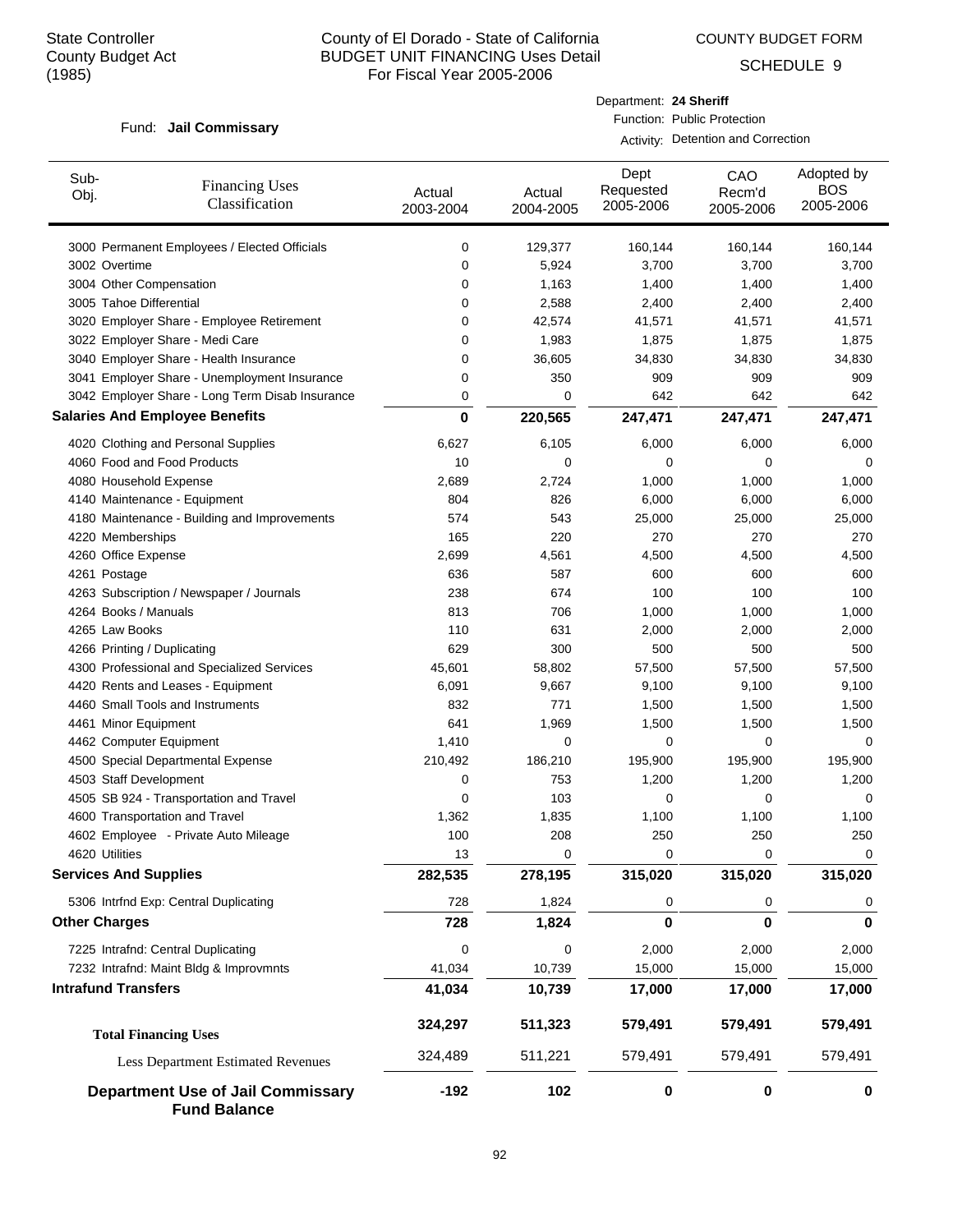Sub-Obj.

# County of El Dorado - State of California BUDGET UNIT FINANCING Uses Detail For Fiscal Year 2005-2006

Actual

Dept Requested

Department: **25 Probation** Function: Public Protection

Activity: Detention and Correction

CAO Recm'd

Actual

COUNTY BUDGET FORM

SCHEDULE 9

Adopted by BOS

#### Fund: General Fund

Financing Uses

| ODJ. | Classification                                  | Actual<br>2003-2004 | Actual<br>2004-2005 | noquootou<br>2005-2006 | neuliu<br>2005-2006 | ---<br>2005-2006 |  |
|------|-------------------------------------------------|---------------------|---------------------|------------------------|---------------------|------------------|--|
|      | 3000 Permanent Employees / Elected Officials    | 3,291,311           | 3,656,265           | 5,091,951              | 5,509,565           | 5,509,565        |  |
|      | 3001 Temporary Employees                        | 214,479             | 226,778             | 307,634                | 322,634             | 322,634          |  |
|      | 3002 Overtime                                   | 134,723             | 283,060             | 176,551                | 176,551             | 176,551          |  |
|      | 3004 Other Compensation                         | 86,365              | 99,551              | 0                      | 0                   | 0                |  |
|      | 3005 Tahoe Differential                         | 40,427              | 84,568              | 116,399                | 116,399             | 116,399          |  |
|      | 3006 Bilingual Pay                              | 911                 | 2,968               | 4,160                  | 4,160               | 4,160            |  |
|      | 3020 Employer Share - Employee Retirement       | 787,408             | 1,202,581           | 1,545,029              | 1,604,879           | 1,604,879        |  |
|      | 3022 Employer Share - Medi Care                 | 46,670              | 55,251              | 64,755                 | 67,024              | 67,024           |  |
|      | 3040 Employer Share - Health Insurance          | 700,629             | 817,998             | 1,241,128              | 1,254,320           | 1,254,320        |  |
|      | 3041 Employer Share - Unemployment Insurance    | 17,340              | 23,268              | 36,187                 | 37,500              | 37,500           |  |
|      | 3042 Employer Share - Long Term Disab Insurance | 19,735              | 23,307              | 25,572                 | 26,499              | 26,499           |  |
|      | 3043 Employer Share - Deferred Compensation     | 8,542               | 11,172              | 15,035                 | 15,333              | 15,333           |  |
|      | 3046 Retiree Health: Defined Contributions      | 108,112             | 119,655             | 170,886                | 170,886             | 170,886          |  |
|      | 3060 Employer Share - Workers' Compensation     | 222,698             | 183,257             | 267,156                | 267,156             | 267,156          |  |
|      | 3080 Flexible Benefits                          | 10,727              | 13,870              | 31,500                 | 42,000              | 42,000           |  |
|      | <b>Salaries And Employee Benefits</b>           | 5,690,077           | 6,803,548           | 9,093,942              | 9,614,907           | 9,614,907        |  |
|      | 4020 Clothing and Personal Supplies             | 12,640              | 23,748              | 25,700                 | 25,700              | 25,700           |  |
|      | 4022 Uniforms                                   | 7,882               | 15,888              | 19,640                 | 29,640              | 29,640           |  |
|      | 4040 Telephone Company Vendor Payments          | 5,042               | 5,608               | 8,704                  | 8,704               | 8,704            |  |
|      | 4041 Cnty Pass thru Telephone Chrges to Depts   | 13,721              | 15,181              | 29,820                 | 29,820              | 29,820           |  |
|      | 4060 Food and Food Products                     | 79,219              | 121,515             | 188,250                | 188,250             | 188,250          |  |
|      | 4080 Household Expense                          | 20,735              | 49,207              | 42,369                 | 42,369              | 42,369           |  |
|      | 4081 Household Expense - Paper Goods            | 0                   | 31                  | 0                      | 0                   | 0                |  |
|      | 4086 Household Expense - Janitorial/Custodial   | 4,866               | 8,301               | 12,000                 | 12,000              | 12,000           |  |
|      | 4100 Insurance - Premium                        | 31,391              | 33,649              | 27,544                 | 27,544              | 27,544           |  |
|      | 4140 Maintenance - Equipment                    | 7,544               | 3,120               | 12,725                 | 12,725              | 12,725           |  |
|      | 4161 Maintenance Vehicles - Parts/Direct Chrg   | 0                   | 686                 | 0                      | 0                   | 0                |  |
|      | 4162 Maintenance Vehicles - Supplies            | 118                 | 277                 | 0                      | 0                   | 0                |  |
|      | 4164 Maintenance Vehicles - Tires and Tubes     | 55                  | 0                   | 0                      | 0                   | 0                |  |
|      | 4180 Maintenance - Building and Improvements    | 5,703               | 5,601               | 9,686                  | 19,143              | 19,143           |  |
|      | 4200 Medical, Dental and Laboratory Supplies    | 0                   | 3,296               | 0                      | 0                   | 0                |  |
|      | 4220 Memberships                                | 3,564               | 3,735               | 3,980                  | 3,980               | 3,980            |  |
|      | 4260 Office Expense                             | 16,227              | 24,241              | 24,640                 | 24,640              | 24,640           |  |
|      | 4261 Postage                                    | 11,188              | 11,230              | 13,246                 | 13,246              | 13,246           |  |
|      | 4262 Software                                   | 5,629               |                     |                        |                     |                  |  |
|      | 4263 Subscription / Newspaper / Journals        | 665                 | 671                 | 4,635                  | 4,635               | 4,635            |  |
|      | 4265 Law Books                                  | 1,192               | 2,265               | 2,840                  | 2,840               | 2,840            |  |
|      | 4300 Professional and Specialized Services      | 89,699              | 62,735              | 119,020                | 219,020             | 219,020          |  |
|      | 4303 Road Maintenance and Construction          | 3,600               | 0                   | 0                      | 0                   | 0                |  |
|      | 4318 Interpreter                                | 200                 | 0                   | 1,545                  | 1,545               | 1,545            |  |
|      | 4323 Psychiatric Medical Services               | 3,825               | 6,750               | 9,000                  | 9,000               | 9,000            |  |
|      | 4324 Medical, Dental and Lab Services           | 7,663               | 9,890               | 25,438                 | 25,438              | 25,438           |  |
|      | 4329 Probation - Non Govmt Agency Assist        | 875                 | 650                 | 2,000                  | 2,000               | 2,000            |  |
|      | 4400 Publication and Legal Notices              | 309                 | 577                 | 100                    | 100                 | 100              |  |
|      | 4420 Rents and Leases - Equipment               | 13,321              | 18,364              | 18,106                 | 18,106              | 18,106           |  |
|      | 4440 Rents and Leases- Building/Improvements    | 83,997              | 84,689              | 84,689                 | 84,689              | 84,689           |  |
|      | 4460 Small Tools and Instruments                | 472                 | 4,396               | 1,600                  | 1,600               | 1,600            |  |
|      | 4461 Minor Equipment                            | 14,510              | 85,058              | 18,910                 | 18,910              | 18,910           |  |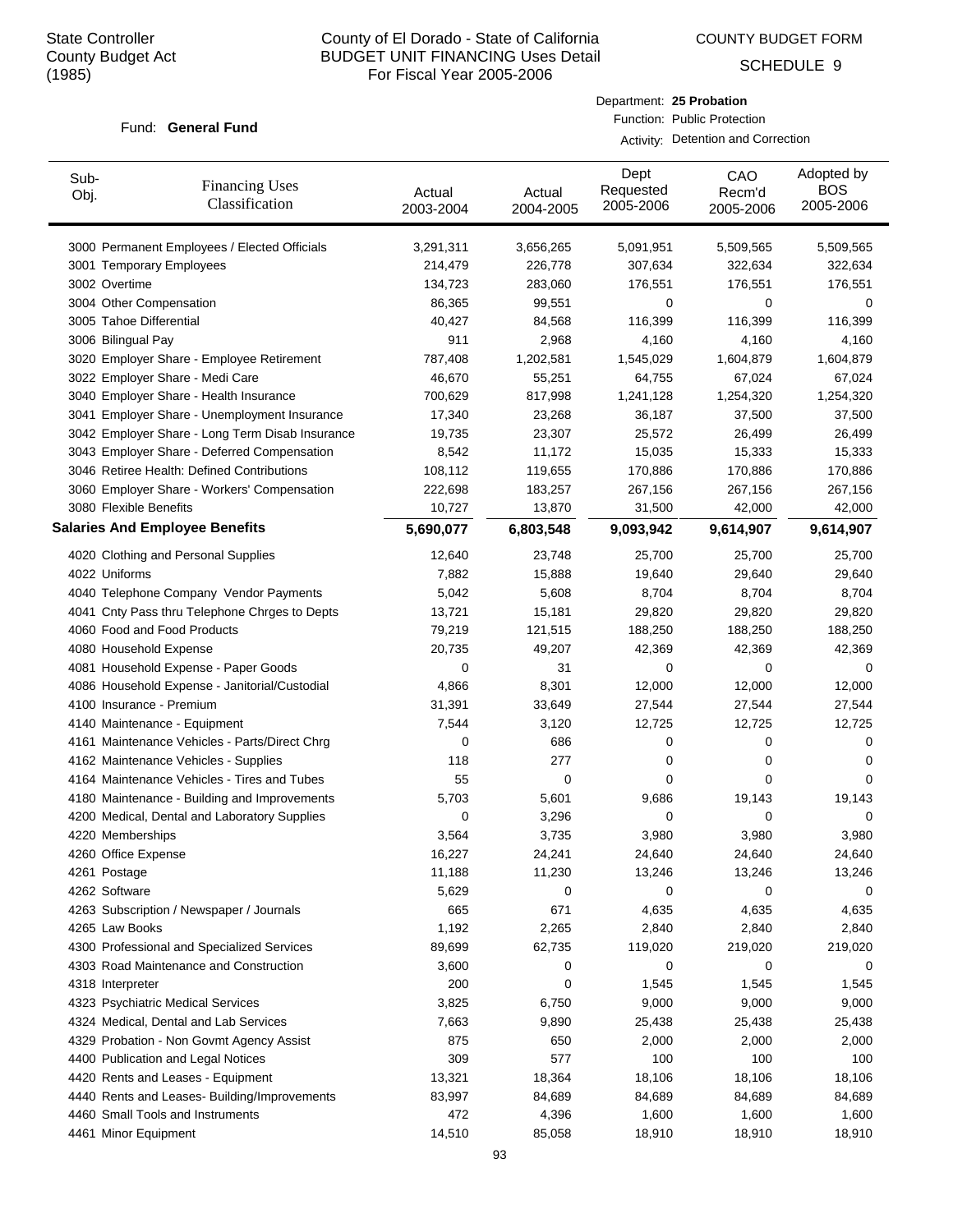COUNTY BUDGET FORM

Department: **25 Probation** Function: Public Protection

Activity: Detention and Correction

SCHEDULE 9

#### Fund: General Fund

| Sub-<br>Obj.                 | <b>Financing Uses</b><br>Classification        | Actual<br>2003-2004 | Actual<br>2004-2005 | Dept<br>Requested<br>2005-2006 | CAO<br>Recm'd<br>2005-2006 | Adopted by<br><b>BOS</b><br>2005-2006 |
|------------------------------|------------------------------------------------|---------------------|---------------------|--------------------------------|----------------------------|---------------------------------------|
| 4462 Computer Equipment      |                                                | 22,578              | 41,001              | 14,800                         | 14,800                     | 14,800                                |
|                              | 4463 Telephone and Radio Equipment             | 7,071               | 3,245               | 12,305                         | 12,305                     | 12,305                                |
|                              | 4464 Law Enforcement Equipment                 | 15,693              | 25,454              | 12,806                         | 12,806                     | 12,806                                |
|                              | 4500 Special Departmental Expense              | 2,009               | 9,852               | 17,675                         | 27,675                     | 27,675                                |
| 4502 Educational Materials   |                                                | 367                 | 1,819               | 0                              | 0                          | 0                                     |
| 4503 Staff Development       |                                                | 1,450               | 3,968               | 7,711                          | 7,711                      | 7,711                                 |
|                              | 4505 SB 924 - Transportation and Travel        | 17,423              | 25,750              | 70,000                         | 70,000                     | 70,000                                |
| 4529 Software License        |                                                | 3,209               | 45,932              | 26,803                         | 26,803                     | 26,803                                |
| 4534 Ammunition              |                                                | 7,279               | 21,114              | 12,000                         | 12,000                     | 12,000                                |
|                              | 4600 Transportation and Travel                 | 3,741               | 7,009               | 15,193                         | 15,193                     | 15,193                                |
|                              | 4602 Employee - Private Auto Mileage           | 17,187              | 14,865              | 21,487                         | 21,487                     | 21,487                                |
|                              | 4605 Vehicle - Rent Or Lease                   | 58,709              | 41,739              | 77,070                         | 77,070                     | 77,070                                |
| 4606 Fuel Purchases          |                                                | 16,203              | 15,964              | 32,873                         | 32,873                     | 32,873                                |
|                              | 4607 Rent or Lease: Mileage Rate Rebate        | $-72,232$           | 0                   | 0                              | 0                          | $\Omega$                              |
| 4620 Utilities               |                                                | 74,460              | 163,198             | 211,656                        | 211,656                    | 211,656                               |
| <b>Services And Supplies</b> |                                                | 620,999             | 1,022,269           | 1,238,566                      | 1,368,023                  | 1,368,023                             |
|                              | 5000 Support and Care of Persons               | 442,466             | 76,459              | 422,829                        | 322,829                    | 322,829                               |
|                              | 5300 Interfund Expenditures                    | 516                 | 3,027               | 2,234                          | 2,234                      | 2,234                                 |
|                              | 5317 Intrfnd Exp: Detention Medical            | 56,586              | 236,990             | 290,602                        | 0                          | 0                                     |
|                              | 5319 Intrfnd Exp: Mental Health Services       | 60,000              | 0                   | 0                              | 0                          | 0                                     |
|                              | 5321 Intrfnd Exp: Collections                  | 0                   | 29                  | 0                              | 0                          | 0                                     |
| <b>Other Charges</b>         |                                                | 559,567             | 316,505             | 715,665                        | 325,063                    | 325,063                               |
|                              | 6020 Fixed Assets - Building and Improvement   | 3,512               | 0                   | 0                              | 0                          | 0                                     |
|                              | 6040 Fixed Assets - Equipment                  | 14,166              | 18,561              | 8,200                          | 8,200                      | 8,200                                 |
|                              | 6042 Fixed Assets - Computer Sys Equipment     | 7,456               | 12,321              | 4,520                          | 4,520                      | 4,520                                 |
| <b>Fixed Assets</b>          |                                                | 25,135              | 30,882              | 12,720                         | 12,720                     | 12,720                                |
| 7200 Intrafund Transfers     |                                                | 24,505              | 31,536              | 5,400                          | 5,400                      | 5,400                                 |
|                              | 7210 Intrafnd Transfers: Collections           | 0                   | 6,095               | 8,808                          | 8,808                      | 8,808                                 |
|                              | 7220 Intrafnd: Telephone Equipment and Support | 19,769              | 28,680              | 31,871                         | 31,871                     | 31,871                                |
|                              | 7221 Intrafnd: Radio Equipment and Support     | 5,162               | 3,723               | 5,631                          | 5,631                      | 5,631                                 |
| 7223 Intrafnd: Mail Service  |                                                | 4,102               | 5,699               | 6,545                          | 6,545                      | 6,545                                 |
|                              | 7224 Intrafnd: Stores Support                  | 8,845               | 6,790               | 8,796                          | 8,796                      | 8,796                                 |
|                              | 7225 Intrafnd: Central Duplicating             | 5,310               | 7,906               | 7,828                          | 7,828                      | 7,828                                 |
|                              | 7226 Intrafnd: Lease Administration Fee        | 5,298               | 2,266               | 2,306                          | 2,306                      | 2,306                                 |
|                              | 7227 Intrafnd: Internal Data Processing        | 151,058             | 120,497             | 112,980                        | 112,980                    | 112,980                               |
|                              | 7228 Intrafnd: Internet Connect Charges        | 2,695               | 3,050               | 3,381                          | 3,381                      | 3,381                                 |
| 7229 Intrafnd: PC Support    |                                                | 19,627              | 15,726              | 30,000                         | 30,000                     | 30,000                                |
|                              | 7231 Intrafnd: IS Programming Support          | 510                 | 50,270              | 100,000                        | 0                          | 0                                     |
|                              | 7232 Intrafnd: Maint Bldg & Improvmnts         | 20,082              | 12,417              | 32,265                         | 32,265                     | 32,265                                |
|                              | 7234 Intrafnd: Network Support                 | 65,120              | 69,902              | 79,646                         | 79,646                     | 79,646                                |
| <b>Intrafund Transfers</b>   |                                                | 332,083             | 364,557             | 435,457                        | 335,457                    | 335,457                               |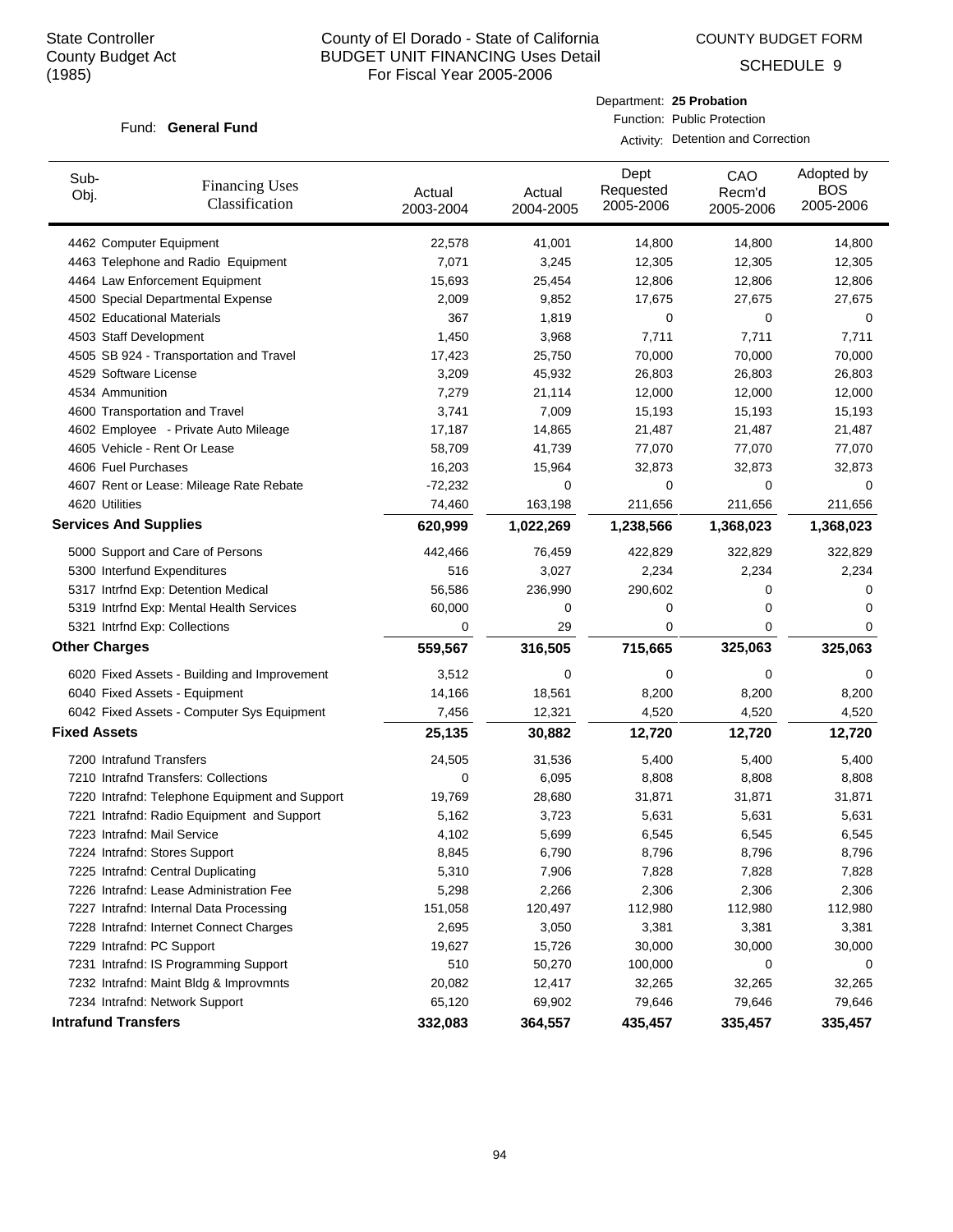COUNTY BUDGET FORM

SCHEDULE 9

|                                                                                 |                                           |                     |                                    | Department: 25 Probation       |                            |                                       |  |
|---------------------------------------------------------------------------------|-------------------------------------------|---------------------|------------------------------------|--------------------------------|----------------------------|---------------------------------------|--|
|                                                                                 | Fund: General Fund                        |                     | Function: Public Protection        |                                |                            |                                       |  |
|                                                                                 |                                           |                     | Activity: Detention and Correction |                                |                            |                                       |  |
| Sub-<br>Obj.                                                                    | <b>Financing Uses</b><br>Classification   | Actual<br>2003-2004 | Actual<br>2004-2005                | Dept<br>Requested<br>2005-2006 | CAO<br>Recm'd<br>2005-2006 | Adopted by<br><b>BOS</b><br>2005-2006 |  |
|                                                                                 | <b>Total Financing Uses</b>               | 7,227,861           | 8.537.761                          | 11,496,350                     | 11,656,170                 | 11,656,170                            |  |
|                                                                                 | <b>Less Department Estimated Revenues</b> | 3,219,702           | 3.335.696                          | 3.059.352                      | 3.484.694                  | 3.484.694                             |  |
| <b>Department Use of Other General</b><br><b>Fund Sources (Net County Cost)</b> |                                           | 4,008,159           | 5,202,065                          | 8,436,998                      | 8,171,476                  | 8,171,476                             |  |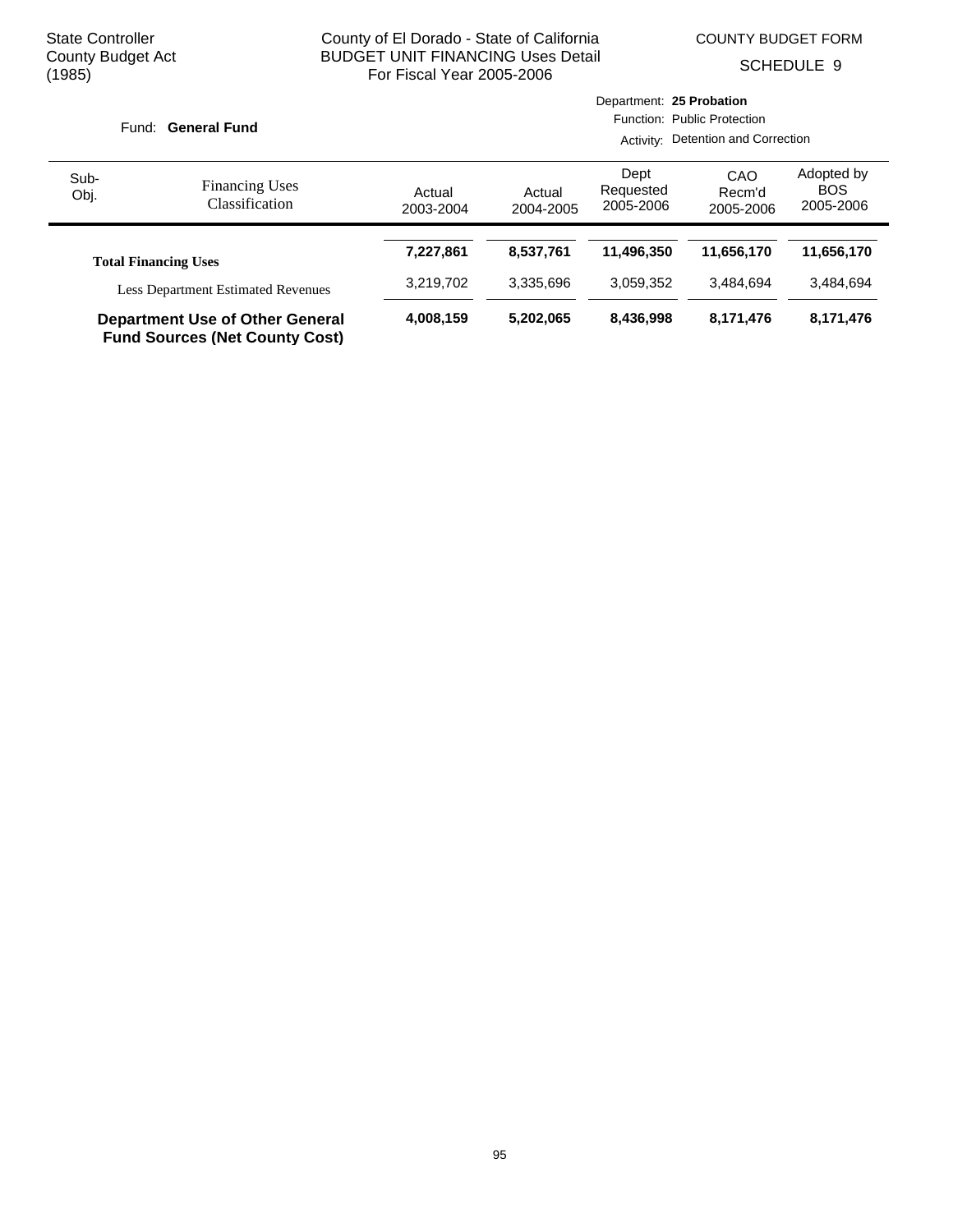COUNTY BUDGET FORM

SCHEDULE 9

#### Fund: General Fund

Department: **26 Agricultural Commissioner** Function: Public Protection

| Sub-<br>Obj. | <b>Financing Uses</b><br>Classification         | Actual<br>2003-2004 | Actual<br>2004-2005 | Dept<br>Requested<br>2005-2006 | CAO<br>Recm'd<br>2005-2006 | Adopted by<br><b>BOS</b><br>2005-2006 |
|--------------|-------------------------------------------------|---------------------|---------------------|--------------------------------|----------------------------|---------------------------------------|
|              | 3000 Permanent Employees / Elected Officials    | 607,174             | 561,328             | 666,882                        | 665,281                    | 665,281                               |
|              | 3001 Temporary Employees                        | 92,125              | 72,668              | 75,898                         | 75,898                     | 75,898                                |
|              | 3002 Overtime                                   | 10,001              | 7,902               | 298                            | 298                        | 298                                   |
|              | 3004 Other Compensation                         | 61,312              | 16,371              | 0                              | 0                          | 0                                     |
|              | 3005 Tahoe Differential                         | 1,602               | 1,721               | 2,400                          | 2,400                      | 2,400                                 |
|              | 3020 Employer Share - Employee Retirement       | 51,797              | 90,415              | 121,769                        | 121,349                    | 121,349                               |
|              | 3022 Employer Share - Medi Care                 | 10,229              | 9,421               | 8,695                          | 8,751                      | 8,751                                 |
|              | 3040 Employer Share - Health Insurance          | 130,206             | 127,310             | 111,854                        | 111,244                    | 111,244                               |
|              | 3041 Employer Share - Unemployment Insurance    | 3,587               | 4,043               | 6,582                          | 6,570                      | 6,570                                 |
|              | 3042 Employer Share - Long Term Disab Insurance | 3,527               | 3,228               | 3,311                          | 3,302                      | 3,302                                 |
|              | 3043 Employer Share - Deferred Compensation     | 3,123               | 2,119               | 2,068                          | 1,932                      | 1,932                                 |
|              | 3046 Retiree Health: Defined Contributions      | 15,042              | 18,510              | 19,659                         | 19,659                     | 19,659                                |
|              | 3060 Employer Share - Workers' Compensation     | 23,889              | 21,658              | 29,606                         | 29,606                     | 29,606                                |
|              | 3080 Flexible Benefits                          | 2,359               | 2,385               | 13,500                         | 18,000                     | 18,000                                |
|              | <b>Salaries And Employee Benefits</b>           | 1,015,973           | 939,079             | 1,062,521                      | 1,064,290                  | 1,064,290                             |
|              | 4000 Agriculture                                | 63,192              | 24,768              | 36,000                         | 36,000                     | 36,000                                |
|              | 4020 Clothing and Personal Supplies             | 755                 | 1,018               | 3,500                          | 3,500                      | 3,500                                 |
|              | 4040 Telephone Company Vendor Payments          | 2,909               | 2,405               | 3,500                          | 3,500                      | 3,500                                 |
|              | 4041 Cnty Pass thru Telephone Chrges to Depts   | 1,865               | 1,023               | 2,000                          | 2,000                      | 2,000                                 |
|              | 4080 Household Expense                          | 53                  | 541                 | 1,000                          | 1,000                      | 1,000                                 |
|              | 4100 Insurance - Premium                        | 7,668               | 8,960               | 5,714                          | 5,714                      | 5,714                                 |
|              | 4140 Maintenance - Equipment                    | 457                 | 450                 | 500                            | 500                        | 500                                   |
|              | 4141 Maintenance - Office Equipment             | 0                   | 0                   | 600                            | 600                        | 600                                   |
|              | 4160 Maintenance Vehicles - Service Contract    | 95                  | 670                 | 1,000                          | 1,000                      | 1,000                                 |
|              | 4161 Maintenance Vehicles - Parts/Direct Chrg   | 136                 | 127                 | 500                            | 500                        | 500                                   |
|              | 4162 Maintenance Vehicles - Supplies            | 0                   | 0                   | 100                            | 100                        | 100                                   |
|              | 4163 Maintenance Vehicles - Inventory           | 0                   | 63                  | 0                              | 0                          | 0                                     |
|              | 4164 Maintenance Vehicles - Tires and Tubes     | 8                   | 162                 | 1,600                          | 1,600                      | 1,600                                 |
|              | 4165 Maintenance Vehicles - Oil and Grease      | 14                  | 34                  | 100                            | 100                        | 100                                   |
|              | 4180 Maintenance - Building and Improvements    | 20                  | $\overline{2}$      | 400                            | 400                        | 400                                   |
|              | 4220 Memberships                                | 4,745               | 2,372               | 2,940                          | 2,940                      | 2,940                                 |
|              | 4221 Memberships - Legislative Advocacy         | 0                   | 11,875              | 13,041                         | 13,041                     | 13,041                                |
|              | 4260 Office Expense                             | 8,128               | 6,041               | 5,000                          | 5,000                      | 5,000                                 |
|              | 4261 Postage                                    | 3,117               | 2,305               | 3,200                          | 3,200                      | 3,200                                 |
|              | 4262 Software                                   | 7,888               | 4,052               | 2,000                          | 2,000                      | 2,000                                 |
|              | 4263 Subscription / Newspaper / Journals        | 371                 | 378                 | 500                            | 500                        | 500                                   |
|              | 4264 Books / Manuals                            | 590                 | 229                 | 600                            | 600                        | 600                                   |
|              | 4265 Law Books                                  | 112                 | 0                   | 275                            | 275                        | 275                                   |
|              | 4266 Printing / Duplicating                     | 7,587               | 759                 | 750                            | 750                        | 750                                   |
|              | 4300 Professional and Specialized Services      | 60,161              | 12,290              | 98,029                         | 98,029                     | 98,029                                |
|              | 4324 Medical, Dental and Lab Services           | 601                 | 2,937               | 500                            | 500                        | 500                                   |
|              | 4400 Publication and Legal Notices              | 11,876              | 175                 | 400                            | 400                        | 400                                   |
|              | 4420 Rents and Leases - Equipment               | 3,776               | 1,945               | 3,500                          | 3,500                      | 3,500                                 |
|              | 4440 Rents and Leases- Building/Improvements    | 414                 | 0                   | 0                              | 0                          | 0                                     |
|              | 4460 Small Tools and Instruments                | 1,464               | 6,165               | 2,450                          | 2,450                      | 2,450                                 |
|              | 4461 Minor Equipment                            | 807                 | 10,071              | 2,150                          | 2,150                      | 2,150                                 |
|              | 4462 Computer Equipment                         | 2,226               | 535                 | 0                              | 0                          | 0                                     |
|              | 4463 Telephone and Radio Equipment              | 222                 | 639                 | 0                              | 0                          | 0                                     |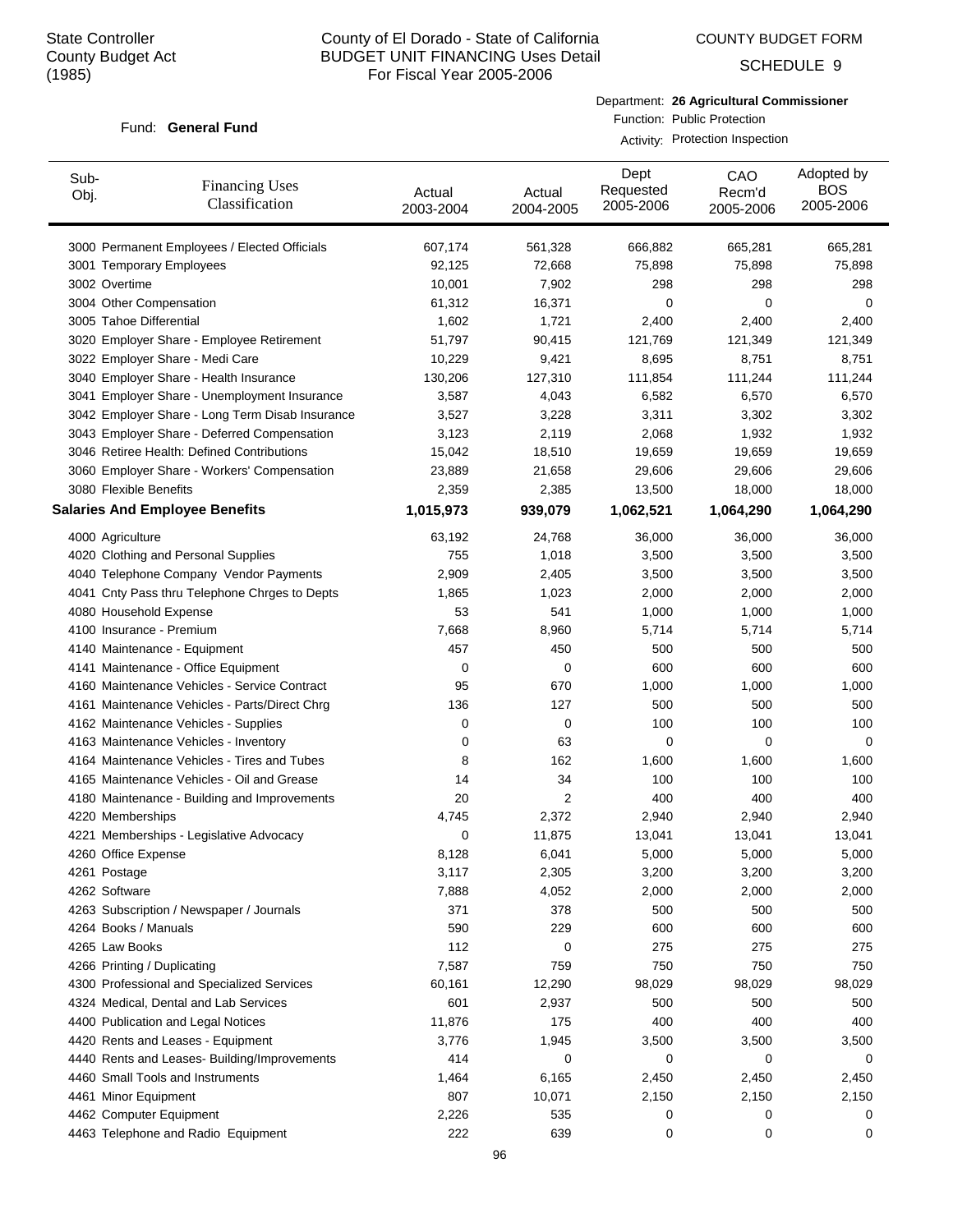COUNTY BUDGET FORM

SCHEDULE 9

#### Fund: General Fund

Department: **26 Agricultural Commissioner** Function: Public Protection

| Sub-<br>Obj.                 | <b>Financing Uses</b><br>Classification                                         | Actual<br>2003-2004 | Actual<br>2004-2005 | Dept<br>Requested<br>2005-2006 | CAO<br>Recm'd<br>2005-2006 | Adopted by<br><b>BOS</b><br>2005-2006 |
|------------------------------|---------------------------------------------------------------------------------|---------------------|---------------------|--------------------------------|----------------------------|---------------------------------------|
| 4465 Vehicle Equipment       |                                                                                 | 278                 | 0                   | 0                              | 0                          | 0                                     |
|                              | 4500 Special Departmental Expense                                               | 40,886              | 1,214               | 10,450                         | 10,450                     | 10,450                                |
| 4503 Staff Development       |                                                                                 | 1,760               | 430                 | 2,000                          | 2,000                      | 2,000                                 |
|                              | 4506 Film Development/Photography Supplies                                      | 220                 | 0                   | 250                            | 250                        | 250                                   |
| 4529 Software License        |                                                                                 | 495                 | 37                  | 1,250                          | 1,250                      | 1,250                                 |
| 4571 Signs                   |                                                                                 | 1,066               | 582                 | 0                              | $\Omega$                   | 0                                     |
|                              | 4600 Transportation and Travel                                                  | 3,751               | 1,209               | 3,400                          | 3,400                      | 3,400                                 |
|                              | 4602 Employee - Private Auto Mileage                                            | 1,750               | 1,187               | 1,200                          | 1,200                      | 1,200                                 |
|                              | 4605 Vehicle - Rent Or Lease                                                    | 54,368              | 31,182              | 45,060                         | 45,060                     | 45,060                                |
| 4606 Fuel Purchases          |                                                                                 | 14,250              | 14,908              | 18,024                         | 18,024                     | 18,024                                |
|                              | 4607 Rent or Lease: Mileage Rate Rebate                                         | $-52,695$           | 0                   | 0                              | 0                          | 0                                     |
| 4620 Utilities               |                                                                                 | 18                  | 0                   | 0                              | 0                          | 0                                     |
| <b>Services And Supplies</b> |                                                                                 | 257,403             | 153,739             | 273,483                        | 273,483                    | 273,483                               |
|                              | 5300 Interfund Expenditures                                                     | 1,219               | 2,744               | 1,000                          | 1,000                      | 1,000                                 |
| <b>Other Charges</b>         |                                                                                 | 1,219               | 2,744               | 1,000                          | 1,000                      | 1,000                                 |
|                              | 6040 Fixed Assets - Equipment                                                   | 6,887               | 18,201              | 0                              | 0                          | 0                                     |
|                              | 6042 Fixed Assets - Computer Sys Equipment                                      | 13,161              | 19,602              | 0                              | 0                          | 0                                     |
| <b>Fixed Assets</b>          |                                                                                 | 20,048              | 37,803              | 0                              | 0                          | 0                                     |
|                              | 7001 Operating Transfers Out: Fleet                                             | 0                   | 5,325               | 0                              | $\mathbf 0$                | 0                                     |
| <b>Other Financing Uses</b>  |                                                                                 | 0                   | 5,325               | 0                              | 0                          | 0                                     |
| 7200 Intrafund Transfers     |                                                                                 | 4,402               | 0                   | 95,133                         | 95,133                     | 95,133                                |
|                              | 7210 Intrafnd Transfers: Collections                                            | 0                   | 8                   | 0                              | 0                          | 0                                     |
|                              | 7220 Intrafnd: Telephone Equipment and Support                                  | 7,323               | 5,033               | 5,200                          | 5,200                      | 5,200                                 |
|                              | 7221 Intrafnd: Radio Equipment and Support                                      | 240                 | 456                 | 240                            | 240                        | 240                                   |
|                              | 7223 Intrafnd: Mail Service                                                     | 1,505               | 1,605               | 1,690                          | 1,690                      | 1,690                                 |
|                              | 7224 Intrafnd: Stores Support                                                   | 799                 | 821                 | 1,966                          | 1,966                      | 1,966                                 |
|                              | 7225 Intrafnd: Central Duplicating                                              | 3,623               | 2,154               | 1,900                          | 1,900                      | 1,900                                 |
|                              | 7227 Intrafnd: Internal Data Processing                                         | 11,096              | 10,106              | 7,109                          | 7,109                      | 7,109                                 |
| 7229 Intrafnd: PC Support    |                                                                                 | 4,059               | 2,313               | 2,500                          | 2,500                      | 2,500                                 |
| 7230 Intrafnd: IS Software   |                                                                                 | 0                   | 0                   | 600                            | 600                        | 600                                   |
|                              | 7231 Intrafnd: IS Programming Support                                           | 1,425               | 1,005               | 2,000                          | 2,000                      | 2,000                                 |
|                              | 7232 Intrafnd: Maint Bldg & Improvmnts                                          | 2,156               | 243                 | 500                            | 500                        | 500                                   |
|                              | 7234 Intrafnd: Network Support                                                  | 10,130              | 10,874              | 10,619                         | 10,619                     | 10,619                                |
| <b>Intrafund Transfers</b>   |                                                                                 | 46,758              | 34,617              | 129,457                        | 129,457                    | 129,457                               |
|                              | <b>Total Financing Uses</b>                                                     | 1,341,401           | 1,173,307           | 1,466,461                      | 1,468,230                  | 1,468,230                             |
|                              | <b>Less Department Estimated Revenues</b>                                       | 994,468             | 844,948             | 790,789                        | 790,789                    | 790,789                               |
|                              | <b>Department Use of Other General</b><br><b>Fund Sources (Net County Cost)</b> | 346,933             | 328,359             | 675,672                        | 677,441                    | 677,441                               |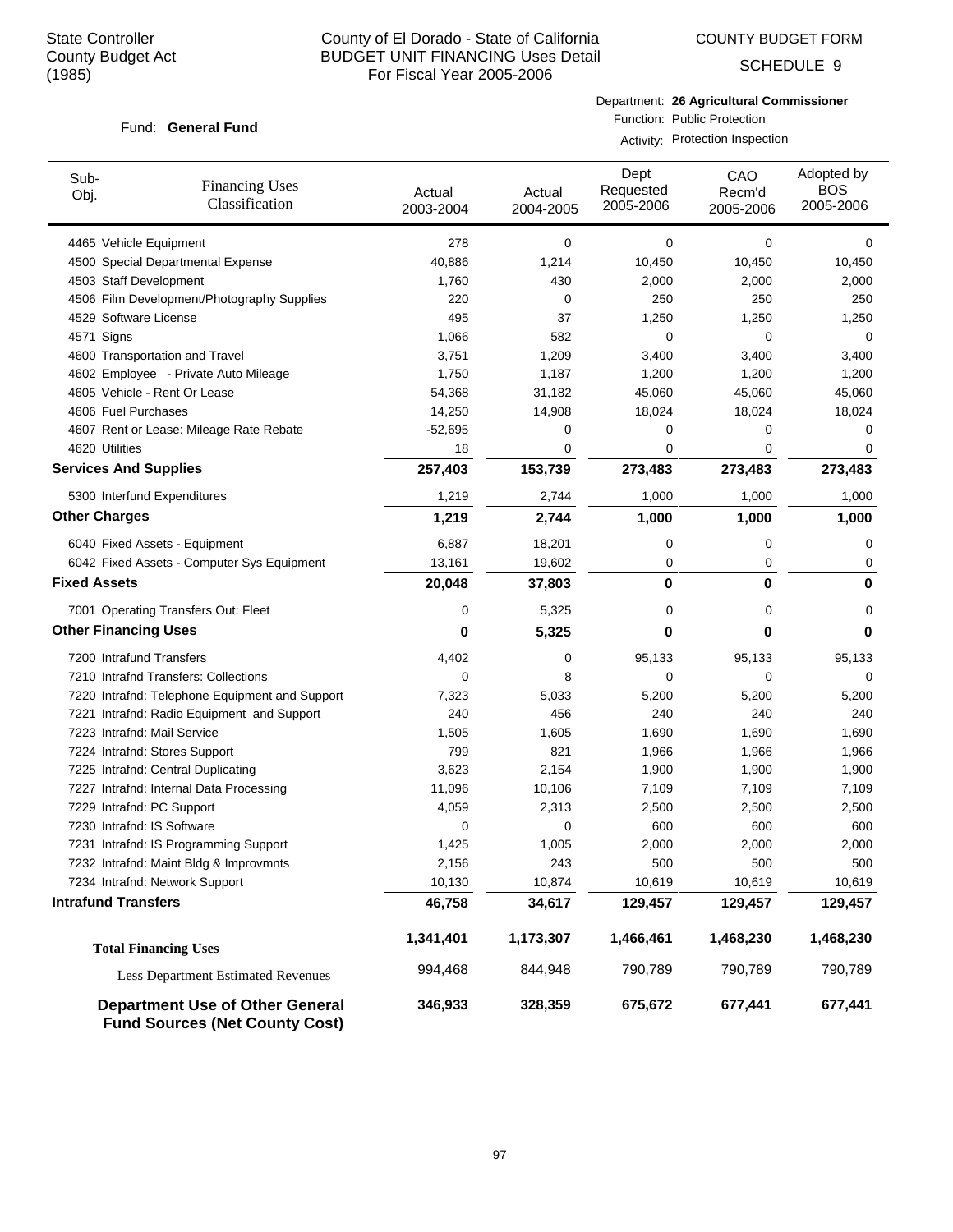COUNTY BUDGET FORM

SCHEDULE 9

#### Fund: General Fund

| Department: 27 Building Department |
|------------------------------------|
| Function: Public Protection        |

| Sub-<br>Obj. | <b>Financing Uses</b><br>Classification         | Actual<br>2003-2004 | Actual<br>2004-2005 | Dept<br>Requested<br>2005-2006 | CAO<br>Recm'd<br>2005-2006 | Adopted by<br><b>BOS</b><br>2005-2006 |
|--------------|-------------------------------------------------|---------------------|---------------------|--------------------------------|----------------------------|---------------------------------------|
|              | 3000 Permanent Employees / Elected Officials    | 2,813,911           | 2,888,332           | 4,196,701                      | 4,451,896                  | 4,451,896                             |
|              | 3001 Temporary Employees                        | 154,339             | 90,434              | 149,251                        | 169,703                    | 169,703                               |
|              | 3002 Overtime                                   | 83,561              | 105,636             | 75,001                         | 75,001                     | 75,001                                |
|              | 3004 Other Compensation                         | 122,419             | 78,645              | 62,321                         | 62,321                     | 62,321                                |
|              | 3005 Tahoe Differential                         | 14,386              | 15,106              | 26,100                         | 26,100                     | 26,100                                |
|              | 3020 Employer Share - Employee Retirement       | 255,855             | 479,675             | 810,682                        | 865,932                    | 865,932                               |
|              | 3021 Employer Share - O.a.s.d.i.                | 0                   | 0                   | 8,955                          | 8,955                      | 8,955                                 |
|              | 3022 Employer Share - Medi Care                 | 41,765              | 42,082              | 54,951                         | 56,117                     | 56,117                                |
|              | 3040 Employer Share - Health Insurance          | 567,716             | 604,752             | 905,424                        | 940,742                    | 940,742                               |
|              | 3041 Employer Share - Unemployment Insurance    | 12,785              | 13,606              | 29,291                         | 30,041                     | 30,041                                |
|              | 3042 Employer Share - Long Term Disab Insurance | 17,866              | 17,445              | 21,238                         | 21,768                     | 21,768                                |
|              | 3043 Employer Share - Deferred Compensation     | 8,378               | 6,759               | 5,848                          | 7,200                      | 7,200                                 |
|              | 3046 Retiree Health: Defined Contributions      | 63,457              | 95,195              | 113,420                        | 113,420                    | 113,420                               |
|              | 3060 Employer Share - Workers' Compensation     | 90,749              | 98,729              | 126,777                        | 126,777                    | 126,777                               |
|              | 3080 Flexible Benefits                          | 10,385              | 5,401               | 29,250                         | 39,000                     | 39,000                                |
|              | <b>Salaries And Employee Benefits</b>           | 4,257,572           | 4,541,797           | 6,615,211                      | 6,994,971                  | 6,994,971                             |
|              | 4020 Clothing and Personal Supplies             | 2,822               | 790                 | 3,801                          | 3,801                      | 3,801                                 |
|              | 4040 Telephone Company Vendor Payments          | 4,583               | 5,522               | 7,330                          | 7,330                      | 7,330                                 |
|              | 4041 Cnty Pass thru Telephone Chrges to Depts   | 30,571              | 16,415              | 28,414                         | 28,414                     | 28,414                                |
|              | 4086 Household Expense - Janitorial/Custodial   | 4,217               | 6,721               | 8,829                          | 8,829                      | 8,829                                 |
|              | 4100 Insurance - Premium                        | 50,248              | 45,548              | 12,535                         | 12,535                     | 12,535                                |
|              | 4140 Maintenance - Equipment                    | 769                 | 476                 | 4,500                          | 4,500                      | 4,500                                 |
|              | 4161 Maintenance Vehicles - Parts/Direct Chrg   | 0                   | 6                   | 0                              | 0                          | 0                                     |
|              | 4163 Maintenance Vehicles - Inventory           | 0                   | 37                  | 0                              | 0                          | 0                                     |
|              | 4180 Maintenance - Building and Improvements    | 965                 | 68                  | 0                              | 0                          | 0                                     |
|              | 4182 Maintenance - Rental Property              | 0                   | 839                 | 0                              | 0                          | 0                                     |
|              | 4201 Medical Supplies - Field                   | 0                   | 180                 | 0                              | 0                          | 0                                     |
|              | 4220 Memberships                                | 1,609               | 920                 | 955                            | 875                        | 875                                   |
|              | 4221 Memberships - Legislative Advocacy         | 812                 | 545                 | 1,690                          | 1,770                      | 1,770                                 |
|              | 4260 Office Expense                             | 27,073              | 29,541              | 36,556                         | 36,556                     | 36,556                                |
|              | 4261 Postage                                    | 6,823               | 7,109               | 8,870                          | 8,870                      | 8,870                                 |
|              | 4262 Software                                   | 2,506               | 8,517               | 6,200                          | 6,200                      | 6,200                                 |
|              | 4263 Subscription / Newspaper / Journals        | 2,271               | 1,937               | 1,715                          | 1,715                      | 1,715                                 |
|              | 4264 Books / Manuals                            | 2,391               | 1,566               | 2,400                          | 2,400                      | 2,400                                 |
|              | 4300 Professional and Specialized Services      | 84,621              | 107,973             | 191,000                        | 191,000                    | 191,000                               |
|              | 4324 Medical, Dental and Lab Services           | 1,412               | 2,542               | 740                            | 740                        | 740                                   |
|              | 4400 Publication and Legal Notices              | 475                 | 2,391               | 600                            | 600                        | 600                                   |
|              | 4420 Rents and Leases - Equipment               | 7,420               | 9,268               | 10,400                         | 12,800                     | 12,800                                |
|              | 4440 Rents and Leases- Building/Improvements    | 96,965              | 89,310              | 130,600                        | 130,600                    | 130,600                               |
|              | 4460 Small Tools and Instruments                | 3,057               | 1,640               | 3,684                          | 3,684                      | 3,684                                 |
|              | 4461 Minor Equipment                            | 31,110              | 12,963              | 13,515                         | 13,515                     | 13,515                                |
|              | 4462 Computer Equipment                         | 13,889              | 41,323              | 37,350                         | 40,950                     | 40,950                                |
|              | 4463 Telephone and Radio Equipment              | 1,453               | 966                 | 0                              | 0                          | 0                                     |
|              | 4500 Special Departmental Expense               | 600                 | 748                 | 575                            | 575                        | 575                                   |
|              | 4503 Staff Development                          | 13,976              | 16,111              | 15,535                         | 15,535                     | 15,535                                |
|              | 4529 Software License                           | 11,909              | 0                   | 3,699                          | 3,699                      | 3,699                                 |
|              | 4600 Transportation and Travel                  | 3,619               | 5,278               | 5,050                          | 5,050                      | 5,050                                 |
|              | 4602 Employee - Private Auto Mileage            | 820                 | 3,708               | 2,600                          | 2,600                      | 2,600                                 |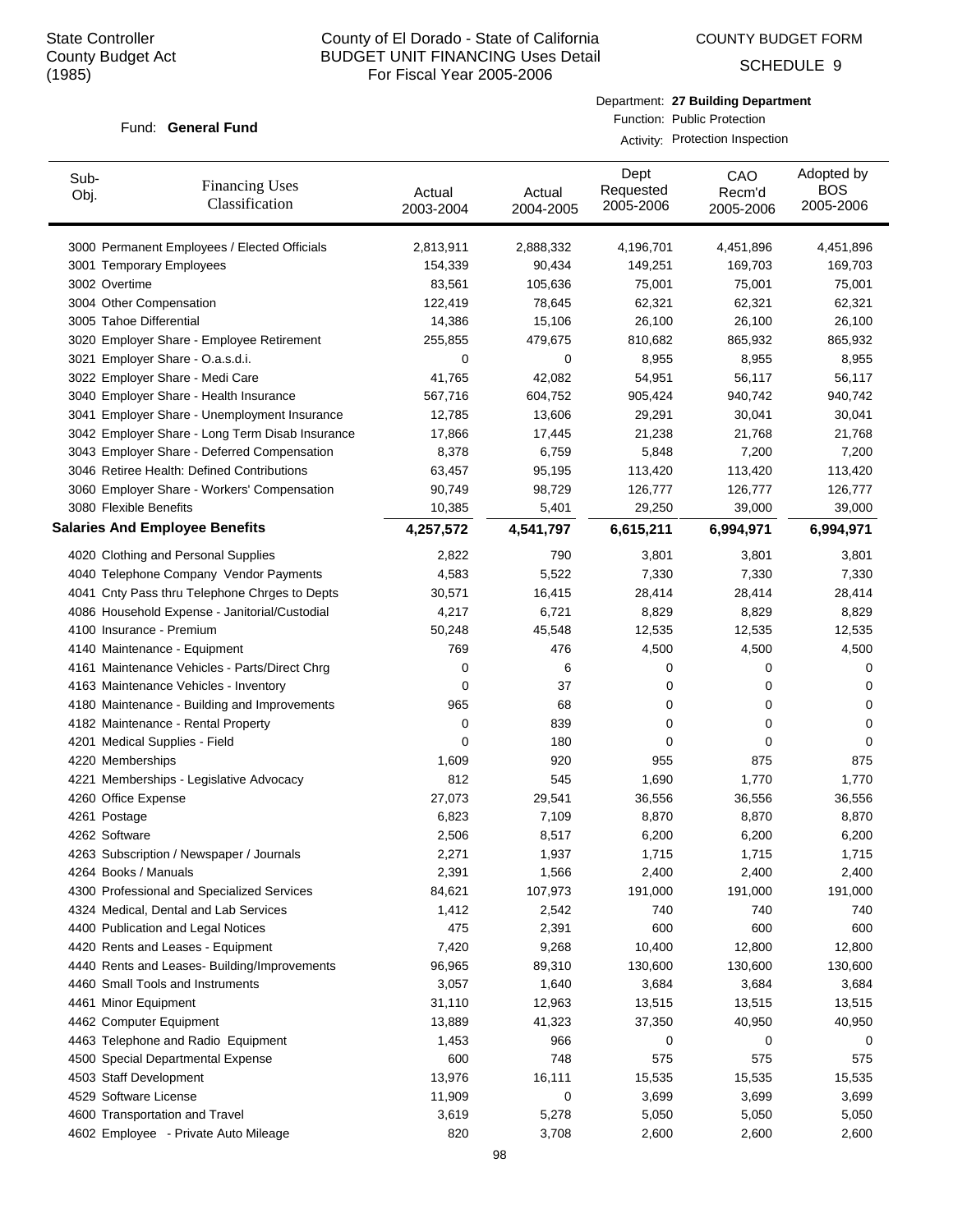COUNTY BUDGET FORM

SCHEDULE 9

#### Fund: General Fund

| Sub-<br>Obj.                 | <b>Financing Uses</b><br>Classification                                         | Actual<br>2003-2004    | Actual<br>2004-2005    | Dept<br>Requested<br>2005-2006 | CAO<br>Recm'd<br>2005-2006 | Adopted by<br><b>BOS</b><br>2005-2006 |
|------------------------------|---------------------------------------------------------------------------------|------------------------|------------------------|--------------------------------|----------------------------|---------------------------------------|
|                              | 4605 Vehicle - Rent Or Lease                                                    | 90,552                 | 85,048                 | 118,785                        | 118,785                    | 118,785                               |
| 4606 Fuel Purchases          |                                                                                 | 27,419                 | 34,087                 | 52,154                         | 52,154                     | 52,154                                |
|                              | 4607 Rent or Lease: Mileage Rate Rebate                                         | $-84,226$              | 0                      | 0                              | 0                          | 0                                     |
| 4620 Utilities               |                                                                                 | 10,947                 | 12,691                 | 19,500                         | 19,500                     | 19,500                                |
| <b>Services And Supplies</b> |                                                                                 | 453,680                | 552,785                | 729,582                        | 735,582                    | 735,582                               |
|                              | 5300 Interfund Expenditures                                                     | 6,608                  | 73,171                 | 119,417                        | 119,417                    | 119,417                               |
| <b>Other Charges</b>         |                                                                                 | 6,608                  | 73,171                 | 119,417                        | 119,417                    | 119,417                               |
|                              | 6040 Fixed Assets - Equipment                                                   | 26,397                 | $\mathbf 0$            | 53,919                         | 53,919                     | 53,919                                |
|                              | 6042 Fixed Assets - Computer Sys Equipment                                      | 4,733                  | 20,139                 | 22,350                         | 22,350                     | 22,350                                |
| <b>Fixed Assets</b>          |                                                                                 | 31,130                 | 20,139                 | 76,269                         | 76,269                     | 76,269                                |
|                              | 7001 Operating Transfers Out: Fleet                                             | 45,964                 | 14,093                 | 55,000                         | 80,000                     | 80,000                                |
| <b>Other Financing Uses</b>  |                                                                                 | 45,964                 | 14,093                 | 55,000                         | 80,000                     | 80,000                                |
| 7200 Intrafund Transfers     |                                                                                 | 95,833                 | 71,382                 | 92,491                         | 92,491                     | 92,491                                |
|                              | 7210 Intrafnd Transfers: Collections                                            | 0                      | 2,793                  | 2,963                          | 0                          | $\Omega$                              |
|                              | 7220 Intrafnd: Telephone Equipment and Support                                  | 37,634                 | 40,360                 | 36,178                         | 39,141                     | 39,141                                |
|                              | 7221 Intrafnd: Radio Equipment and Support                                      | 216                    | 710                    | 0                              | 0                          | 0                                     |
|                              | 7223 Intrafnd: Mail Service                                                     | 1,591                  | 1,822                  | 1,934                          | 1,934                      | 1,934                                 |
|                              | 7224 Intrafnd: Stores Support                                                   | 3,114                  | 3,171                  | 3,866                          | 3,866                      | 3,866                                 |
|                              | 7225 Intrafnd: Central Duplicating                                              | 12,870                 | 13,785                 | 11,826                         | 11,826                     | 11,826                                |
|                              | 7226 Intrafnd: Lease Administration Fee                                         | 2,271                  | 2,163                  | 2,859                          | 2,859                      | 2,859                                 |
|                              | 7227 Intrafnd: Internal Data Processing                                         | 124,605                | 122,921                | 147,487                        | 147,487                    | 147,487                               |
|                              | 7229 Intrafnd: PC Support                                                       | 4,039                  | 3,730                  | 1,440                          | 1,440                      | 1,440                                 |
|                              | 7231 Intrafnd: IS Programming Support                                           | 1,830                  | 1,650                  | 2,400                          | 2,400                      | 2,400                                 |
|                              | 7232 Intrafnd: Maint Bldg & Improvmnts                                          | 1,200                  | 2,221                  | 1,000                          | 1,000                      | 1,000                                 |
|                              | 7234 Intrafnd: Network Support                                                  | 43,416                 | 46,602                 | 51,581                         | 51,581                     | 51,581                                |
| <b>Intrafund Transfers</b>   |                                                                                 | 328,619                | 313,311                | 356,025                        | 356,025                    | 356,025                               |
|                              | <b>Total Financing Uses</b>                                                     | 5,123,572<br>6,317,303 | 5,515,295<br>6,272,243 | 7,951,504<br>7,810,458         | 8,362,264<br>8,196,218     | 8,362,264<br>8,196,218                |
|                              | Less Department Estimated Revenues                                              |                        |                        |                                |                            |                                       |
|                              | <b>Department Use of Other General</b><br><b>Fund Sources (Net County Cost)</b> | $-1,193,731$           | $-756,948$             | 141,046                        | 166,046                    | 166,046                               |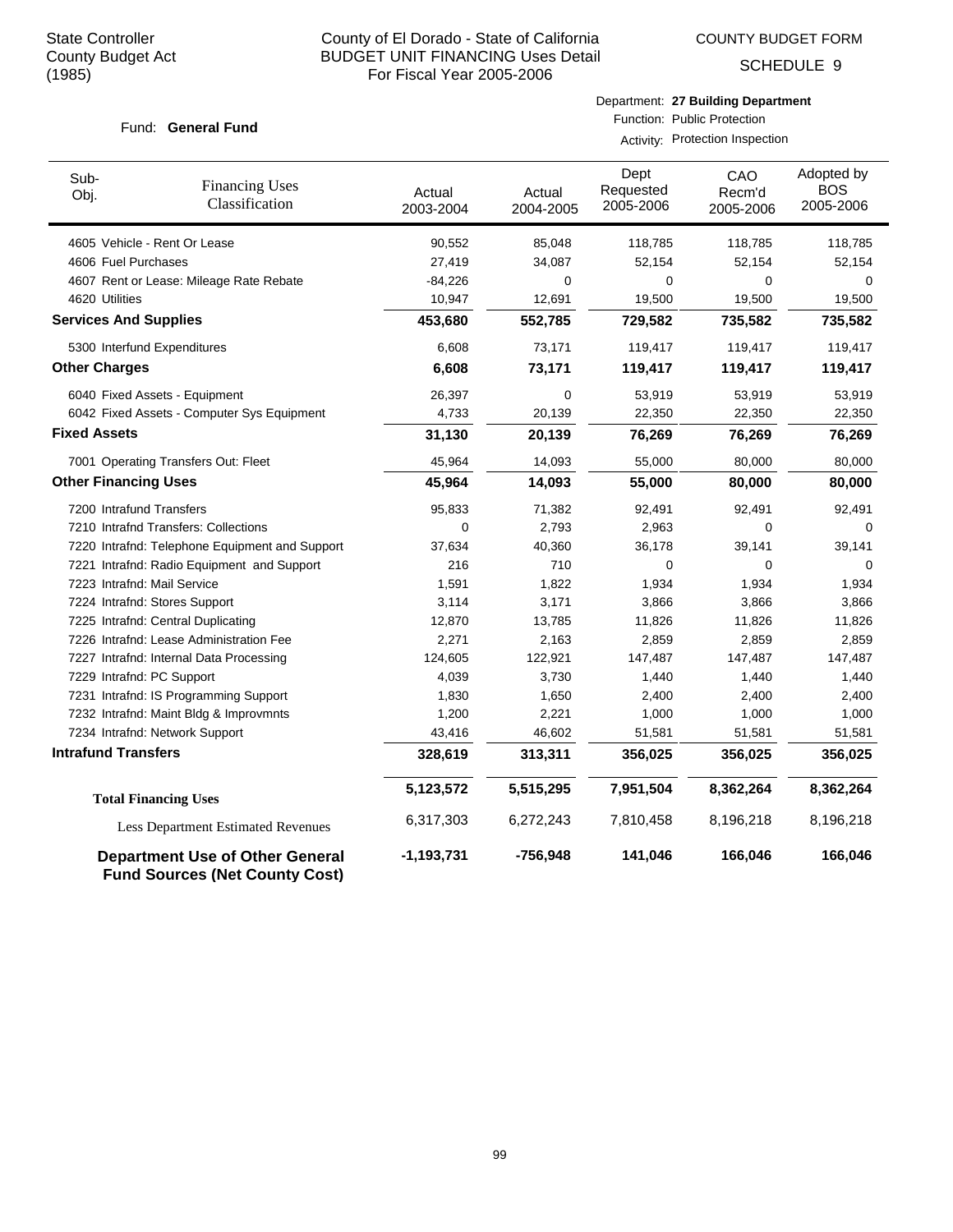COUNTY BUDGET FORM

SCHEDULE 9

#### Fund: General Fund

Department: **28 Recorder/Clerk** Function: Public Protection

Activity: Other Protection

| Sub-<br>Obj. | <b>Financing Uses</b><br>Classification         | Actual<br>2003-2004 | Actual<br>2004-2005 | Dept<br>Requested<br>2005-2006 | CAO<br>Recm'd<br>2005-2006 | Adopted by<br><b>BOS</b><br>2005-2006 |
|--------------|-------------------------------------------------|---------------------|---------------------|--------------------------------|----------------------------|---------------------------------------|
|              | 3000 Permanent Employees / Elected Officials    | 493,257             | 714,922             | 857,033                        | 1,111,378                  | 1,111,378                             |
|              | 3001 Temporary Employees                        | 57,596              | 141,563             | 155,194                        | 155,194                    | 155,194                               |
|              | 3002 Overtime                                   | 4,350               | 19,065              | 18,000                         | 18,000                     | 18,000                                |
|              | 3004 Other Compensation                         | 8,123               | 10,741              | 0                              | 0                          | 0                                     |
|              | 3005 Tahoe Differential                         | 4,549               | 4,808               | 4,800                          | 4,800                      | 4,800                                 |
|              | 3020 Employer Share - Employee Retirement       | 39,620              | 114,640             | 163,226                        | 173,595                    | 173,595                               |
|              | 3022 Employer Share - Medi Care                 | 7,578               | 11,560              | 11,439                         | 12,214                     | 12,214                                |
|              | 3040 Employer Share - Health Insurance          | 146,025             | 192,128             | 218,103                        | 216,134                    | 216,134                               |
|              | 3041 Employer Share - Unemployment Insurance    | 3,055               | 6,150               | 6,430                          | 6,826                      | 6,826                                 |
|              | 3042 Employer Share - Long Term Disab Insurance | 3,075               | 4,145               | 4,543                          | 4,823                      | 4,823                                 |
|              | 3043 Employer Share - Deferred Compensation     | 4,050               | 4,692               | 4,305                          | 4,422                      | 4,422                                 |
|              | 3046 Retiree Health: Defined Contributions      | 18,802              | 29,087              | 33,270                         | 33,270                     | 33,270                                |
|              | 3060 Employer Share - Workers' Compensation     | 29,500              | 114,316             | 101,911                        | 101,911                    | 101,911                               |
|              | 3080 Flexible Benefits                          | 0                   | 369                 | 6,000                          | 10,500                     | 10,500                                |
|              | <b>Salaries And Employee Benefits</b>           | 819,579             | 1,368,185           | 1,584,252                      | 1,853,066                  | 1,853,066                             |
|              | 4041 Cnty Pass thru Telephone Chrges to Depts   | 2,682               | 1,784               | 6,200                          | 6,200                      | 6,200                                 |
|              | 4100 Insurance - Premium                        | 4,950               | 9,228               | 8,131                          | 8,131                      | 8,131                                 |
|              | 4140 Maintenance - Equipment                    | 25,855              | 22,282              | 27,050                         | 27,050                     | 27,050                                |
|              | 4141 Maintenance - Office Equipment             | 1,794               | 664                 | 3,850                          | 3,850                      | 3,850                                 |
|              | 4143 Maintenance - Service Contracts            | 0                   | 501                 | 500                            | 500                        | 500                                   |
|              | 4165 Maintenance Vehicles - Oil and Grease      | 0                   | 7                   | 0                              | 0                          | 0                                     |
|              | 4180 Maintenance - Building and Improvements    | 0                   | 102                 | 500                            | 500                        | 500                                   |
|              | 4220 Memberships                                | 0                   | 125                 | 200                            | 200                        | 200                                   |
|              | 4221 Memberships - Legislative Advocacy         | 1,300               | 825                 | 1,050                          | 1,050                      | 1,050                                 |
|              | 4260 Office Expense                             | 23,984              | 21,865              | 35,000                         | 35,000                     | 35,000                                |
|              | 4261 Postage                                    | 53,070              | 131,180             | 270,890                        | 270,890                    | 270,890                               |
|              | 4262 Software                                   | 3,067               | 1,475               | 11,020                         | 11,020                     | 11,020                                |
|              | 4263 Subscription / Newspaper / Journals        | 75                  | 642                 | 371                            | 371                        | 371                                   |
|              | 4264 Books / Manuals                            | 0                   | 165                 | 250                            | 250                        | 250                                   |
|              | 4265 Law Books                                  | 1,512               | 1,706               | 2,125                          | 2,125                      | 2,125                                 |
|              | 4300 Professional and Specialized Services      | 2,391               | 130,317             | 68,851                         | 68,851                     | 68,851                                |
|              | 4307 Microfilm Services                         | 1,222               | 1,175               | 5,000                          | 5,000                      | 5,000                                 |
|              | 4400 Publication and Legal Notices              | 6                   | 8,782               | 8,100                          | 8,100                      | 8,100                                 |
|              | 4420 Rents and Leases - Equipment               | 2,307               | 8,688               | 17,600                         | 17,600                     | 17,600                                |
|              | 4440 Rents and Leases- Building/Improvements    | 0                   | 3,240               | 4,950                          | 4,950                      | 4,950                                 |
|              | 4460 Small Tools and Instruments                | 333                 | 0                   | 1,000                          | 1,000                      | 1,000                                 |
|              | 4461 Minor Equipment                            | 6,126               | 3,005               | 5,000                          | 5,000                      | 5,000                                 |
|              | 4462 Computer Equipment                         | 5,493               | 9,516               | 8,260                          | 4,260                      | 4,260                                 |
|              | 4500 Special Departmental Expense               | 0                   | 314,724             | 486,500                        | 1,974,722                  | 1,974,722                             |
|              | 4501 Special Projects                           | 0                   | 900                 | 0                              | 0                          | 0                                     |
|              | 4503 Staff Development                          | 715                 | 1,270               | 5,550                          | 5,550                      | 5,550                                 |
|              | 4506 Film Development/Photography Supplies      | 0                   | 32                  | 0                              | 0                          | 0                                     |
|              | 4507 Fire and Safety Supplies                   | 0                   | 42                  | 100                            | 100                        | 100                                   |
|              | 4511 Elections Outreach                         | 0                   | 4,640               | 1,350                          | 1,350                      | 1,350                                 |
|              | 4529 Software License                           | 30,934              | 20,871              | 30,000                         | 30,000                     | 30,000                                |
|              | 4531 Precinct Board Compensation                | 0                   | 91,124              | 165,000                        | 165,000                    | 165,000                               |
|              | 4600 Transportation and Travel                  | 856                 | 4,934               | 8,844                          | 8,844                      | 8,844                                 |
|              | 4602 Employee - Private Auto Mileage            | 526                 | 1,643               | 3,875                          | 3,875                      | 3,875                                 |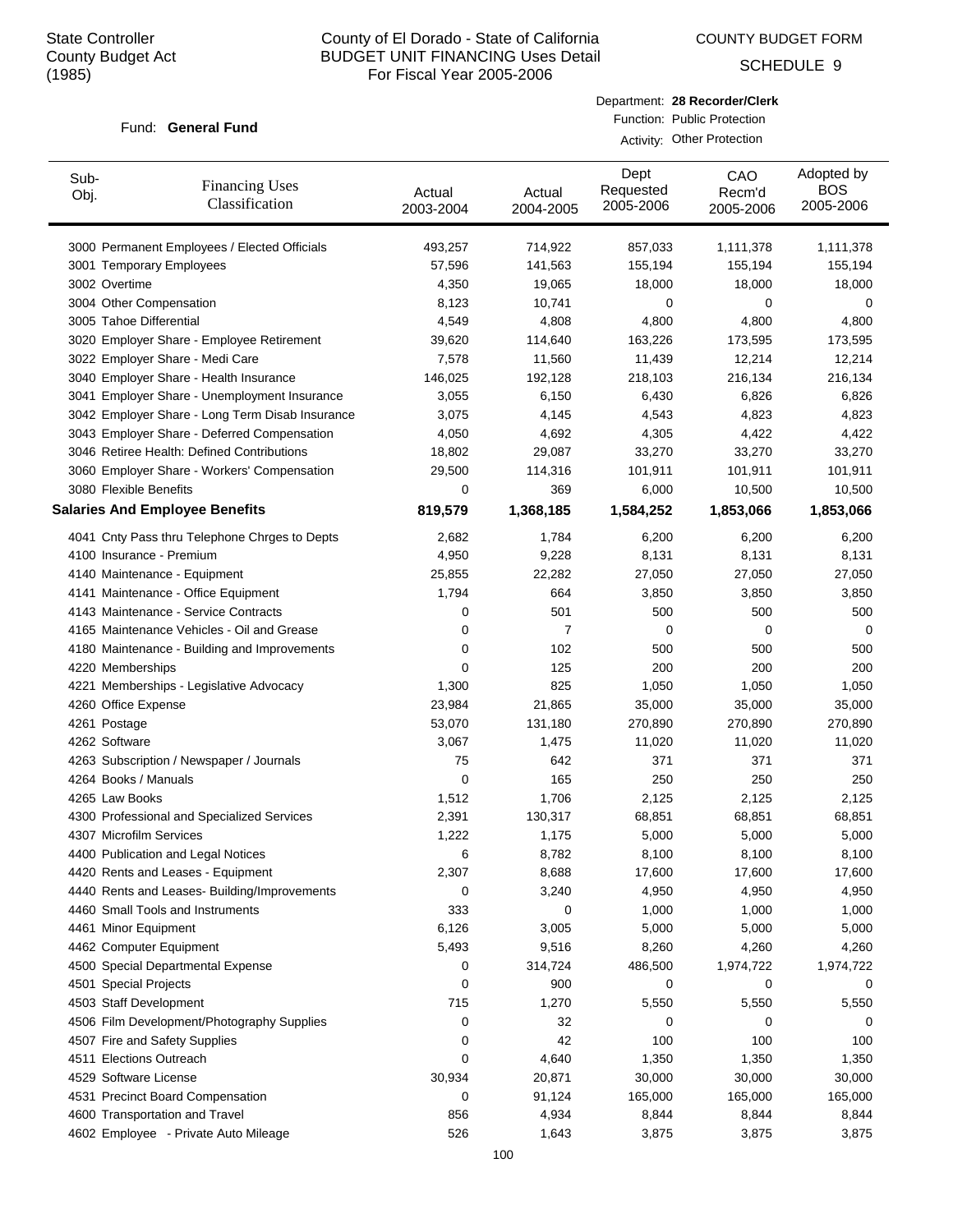COUNTY BUDGET FORM

SCHEDULE 9

#### Fund: General Fund

#### Department: **28 Recorder/Clerk** Function: Public Protection

Activity: Other Protection

| Sub-<br>Obj.                 | <b>Financing Uses</b><br>Classification                                         | Actual<br>2003-2004 | Actual<br>2004-2005 | Dept<br>Requested<br>2005-2006 | CAO<br>Recm'd<br>2005-2006 | Adopted by<br><b>BOS</b><br>2005-2006 |
|------------------------------|---------------------------------------------------------------------------------|---------------------|---------------------|--------------------------------|----------------------------|---------------------------------------|
|                              | 4605 Vehicle - Rent Or Lease                                                    | 53                  | 937                 | 925                            | 925                        | 925                                   |
| 4606 Fuel Purchases          |                                                                                 | 0                   | 329                 | 450                            | 450                        | 450                                   |
| <b>Services And Supplies</b> |                                                                                 | 169,252             | 798,722             | 1,188,492                      | 2,672,714                  | 2,672,714                             |
| 5300 Interfund Expenditures  |                                                                                 | 108                 | 916                 | 700                            | 700                        | 700                                   |
| <b>Other Charges</b>         |                                                                                 | 108                 | 916                 | 700                            | 700                        | 700                                   |
|                              | 6042 Fixed Assets - Computer Sys Equipment                                      | 0                   | 9,964               | 72,600                         | 76,600                     | 76,600                                |
| <b>Fixed Assets</b>          |                                                                                 | 0                   | 9,964               | 72,600                         | 76,600                     | 76,600                                |
| 7200 Intrafund Transfers     |                                                                                 | 29,764              | 59,436              | 102,157                        | 53,590                     | 53,590                                |
|                              | 7210 Intrafnd Transfers: Collections                                            | 0                   | 4                   | 0                              | 0                          | $\Omega$                              |
|                              | 7220 Intrafnd: Telephone Equipment and Support                                  | 6,216               | 8,877               | 9,200                          | 9,200                      | 9,200                                 |
|                              | 7221 Intrafnd: Radio Equipment and Support                                      | $\Omega$            | $\Omega$            | 165                            | 165                        | 165                                   |
| 7223 Intrafnd: Mail Service  |                                                                                 | 6,096               | 9,016               | 10,806                         | 10,806                     | 10,806                                |
|                              | 7224 Intrafnd: Stores Support                                                   | 987                 | 1,429               | 3,098                          | 3,098                      | 3,098                                 |
|                              | 7225 Intrafnd: Central Duplicating                                              | 3,551               | 4,703               | 8,000                          | 8,000                      | 8,000                                 |
|                              | 7227 Intrafnd: Internal Data Processing                                         | 53,347              | 44,909              | 45,640                         | 45,640                     | 45,640                                |
| 7229 Intrafnd: PC Support    |                                                                                 | 5,553               | 2,031               | 6,450                          | 6,450                      | 6,450                                 |
| 7230 Intrafnd: IS Software   |                                                                                 | 0                   | 0                   | 700                            | 700                        | 700                                   |
|                              | 7231 Intrafnd: IS Programming Support                                           | 390                 | 330                 | 2,500                          | 2,500                      | 2,500                                 |
|                              | 7232 Intrafnd: Maint Bldg & Improvmnts                                          | 178                 | 1,130               | 4,300                          | 4,300                      | 4,300                                 |
|                              | 7234 Intrafnd: Network Support                                                  | 20,983              | 36,504              | 35,651                         | 35,651                     | 35,651                                |
| <b>Intrafund Transfers</b>   |                                                                                 | 127,065             | 168,370             | 228,667                        | 180,100                    | 180,100                               |
|                              | <b>Total Financing Uses</b>                                                     | 1,116,003           | 2,346,157           | 3,074,711                      | 4,783,181                  | 4,783,181                             |
|                              | <b>Less Department Estimated Revenues</b>                                       | 5,266,969           | 6,852,393           | 5,100,131                      | 8,349,235                  | 8,349,235                             |
|                              | <b>Department Use of Other General</b><br><b>Fund Sources (Net County Cost)</b> | $-4,150,965$        | $-4,506,235$        | $-2,025,420$                   | $-3,566,054$               | $-3,566,054$                          |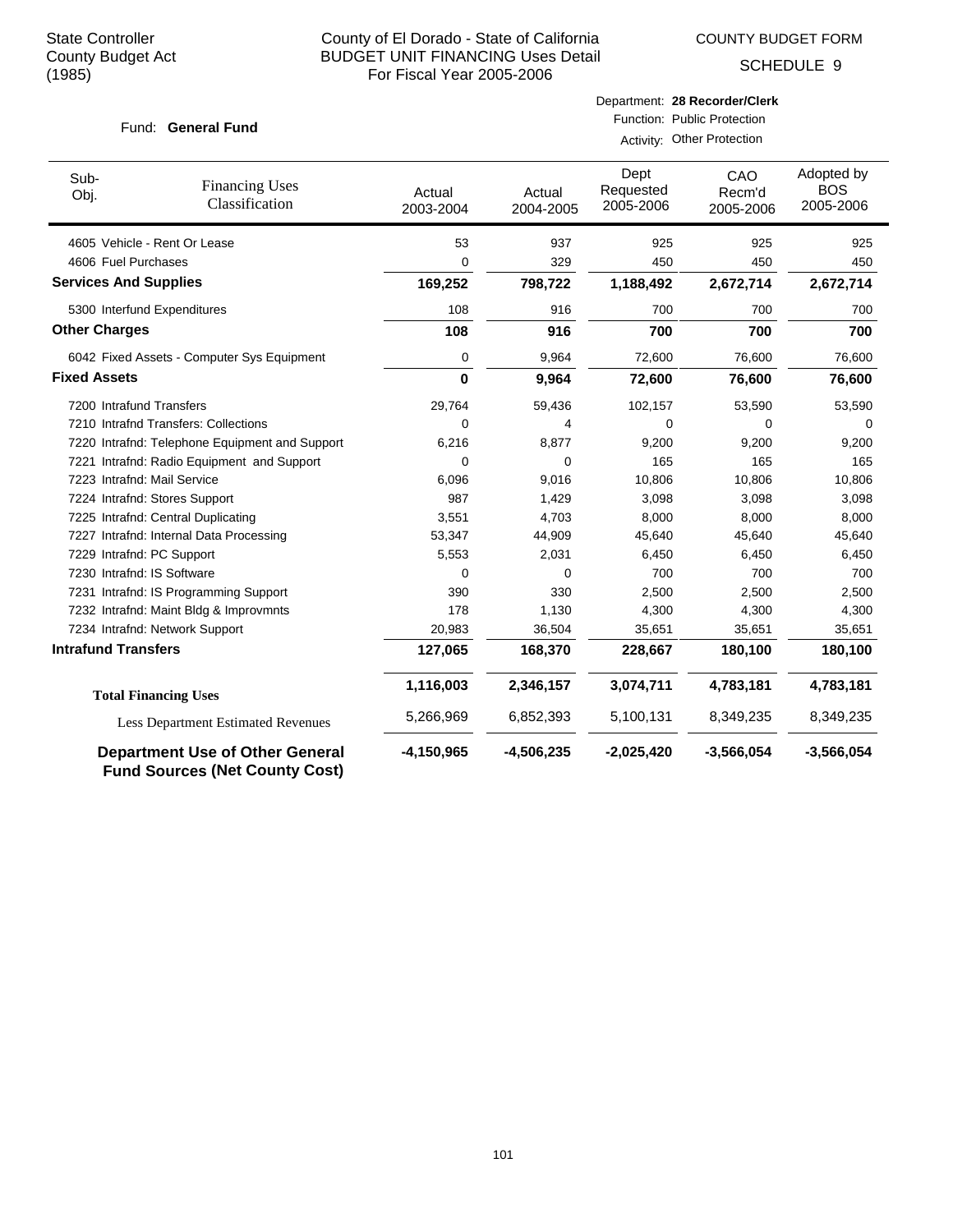COUNTY BUDGET FORM

Department: **29 Planning** Function: Public Protection

SCHEDULE 9

#### Fund: General Fund

|              |                                                 | Activity: Other Protection |                     |                                |                            |                                       |  |  |
|--------------|-------------------------------------------------|----------------------------|---------------------|--------------------------------|----------------------------|---------------------------------------|--|--|
| Sub-<br>Obj. | <b>Financing Uses</b><br>Classification         | Actual<br>2003-2004        | Actual<br>2004-2005 | Dept<br>Requested<br>2005-2006 | CAO<br>Recm'd<br>2005-2006 | Adopted by<br><b>BOS</b><br>2005-2006 |  |  |
|              | 3000 Permanent Employees / Elected Officials    | 1,034,693                  | 995,241             | 1,735,321                      | 1,799,036                  | 1,799,036                             |  |  |
|              | 3001 Temporary Employees                        | 30,766                     | 21,416              | 25,800                         | 25,800                     | 25,800                                |  |  |
|              | 3002 Overtime                                   | 7,501                      | 7,425               | 5,000                          | 5,000                      | 5,000                                 |  |  |
|              | 3004 Other Compensation                         | 99,893                     | 32,860              | 0                              | 0                          | 0                                     |  |  |
|              | 3020 Employer Share - Employee Retirement       | 89,948                     | 155,065             | 317,485                        | 330,989                    | 330,989                               |  |  |
|              | 3022 Employer Share - Medi Care                 | 15,408                     | 12,582              | 19,367                         | 19,939                     | 19,939                                |  |  |
|              | 3040 Employer Share - Health Insurance          | 184,166                    | 172,155             | 297,677                        | 295,977                    | 295,977                               |  |  |
|              | 3041 Employer Share - Unemployment Insurance    | 4,332                      | 4,732               | 11,788                         | 12,266                     | 12,266                                |  |  |
|              | 3042 Employer Share - Long Term Disab Insurance | 6,103                      | 6,395               | 8,763                          | 9,101                      | 9,101                                 |  |  |
|              | 3043 Employer Share - Deferred Compensation     | 7,992                      | 5,539               | 5,374                          | 6,161                      | 6,161                                 |  |  |
|              | 3046 Retiree Health: Defined Contributions      | 32,316                     | 36,359              | 41,587                         | 41,587                     | 41,587                                |  |  |
|              | 3060 Employer Share - Workers' Compensation     | 34,871                     | 65,630              | 62,390                         | 62,390                     | 62,390                                |  |  |
|              | 3080 Flexible Benefits                          | 9,389                      | 6,605               | 30,375                         | 37,125                     | 37,125                                |  |  |
|              | <b>Salaries And Employee Benefits</b>           | 1,557,378                  | 1,522,004           | 2,560,927                      | 2,645,371                  | 2,645,371                             |  |  |
|              | 4040 Telephone Company Vendor Payments          | 561                        | 350                 | 625                            | 625                        | 625                                   |  |  |
|              | 4041 Cnty Pass thru Telephone Chrges to Depts   | 2,053                      | 1,839               | 3,000                          | 3,000                      | 3,000                                 |  |  |
|              | 4060 Food and Food Products                     | 0                          | 0                   | 250                            | 250                        | 250                                   |  |  |
|              | 4100 Insurance - Premium                        | 90,902                     | 88,804              | 45,781                         | 45,781                     | 45,781                                |  |  |
|              | 4140 Maintenance - Equipment                    | 0                          | 0                   | 1,000                          | 1,000                      | 1,000                                 |  |  |
|              | 4141 Maintenance - Office Equipment             | 31                         | 151                 | 0                              | 0                          | 0                                     |  |  |
|              | 4180 Maintenance - Building and Improvements    | 0                          | 0                   | 500                            | 500                        | 500                                   |  |  |
|              | 4220 Memberships                                | 441                        | 422                 | 825                            | 825                        | 825                                   |  |  |
|              | 4260 Office Expense                             | 9,012                      | 9,244               | 16,000                         | 16,000                     | 16,000                                |  |  |
|              |                                                 | 5,899                      | 7,149               | 13,000                         |                            |                                       |  |  |
|              | 4261 Postage<br>4262 Software                   | 4,580                      | 388                 | 500                            | 13,000<br>500              | 13,000<br>500                         |  |  |
|              |                                                 | 0                          | 0                   | 450                            | 450                        | 450                                   |  |  |
|              | 4263 Subscription / Newspaper / Journals        |                            |                     |                                |                            |                                       |  |  |
|              | 4264 Books / Manuals                            | 526<br>517                 | 325                 | 500                            | 500                        | 500                                   |  |  |
|              | 4266 Printing / Duplicating                     |                            | 56                  | 500                            | 500                        | 500                                   |  |  |
|              | 4300 Professional and Specialized Services      | 325,562                    | 168,159             | 548,582                        | 188,198                    | 188,198                               |  |  |
|              | 4400 Publication and Legal Notices              | 4,639                      | 9,147               | 10,500                         | 10,500                     | 10,500                                |  |  |
|              | 4420 Rents and Leases - Equipment               | 7,400                      | 8,919               | 18,000                         | 18,000                     | 18,000                                |  |  |
|              | 4460 Small Tools and Instruments                | 124                        | $\cup$              | O                              | $\mathsf{U}$               | $\cup$                                |  |  |
|              | 4461 Minor Equipment                            | 2,587                      | 840                 | 6,180                          | 6,180                      | 6,180                                 |  |  |
|              | 4462 Computer Equipment                         | 636                        | 2,297               | 12,500                         | 12,500                     | 12,500                                |  |  |
|              | 4463 Telephone and Radio Equipment              | 0                          | 54                  | 0                              | 0                          | 0                                     |  |  |
|              | 4500 Special Departmental Expense               | 0                          | 850                 | 0                              | 0                          | 0                                     |  |  |
|              | 4503 Staff Development                          | 270                        | 2,907               | 5,000                          | 5,000                      | 5,000                                 |  |  |
|              | 4529 Software License                           | 7,449                      | 0                   | 5,550                          | 5,550                      | 5,550                                 |  |  |
|              | 4600 Transportation and Travel                  | 569                        | 601                 | 5,500                          | 5,500                      | 5,500                                 |  |  |
|              | 4602 Employee - Private Auto Mileage            | 2,819                      | 2,499               | 10,000                         | 10,000                     | 10,000                                |  |  |
|              | 4605 Vehicle - Rent Or Lease                    | 726                        | 730                 | 1,500                          | 1,500                      | 1,500                                 |  |  |
|              | 4606 Fuel Purchases                             | 204                        | 202                 | 1,100                          | 1,100                      | 1,100                                 |  |  |
|              | 4607 Rent or Lease: Mileage Rate Rebate         | $-1,334$                   | 0                   | 0                              | 0                          | 0                                     |  |  |
|              | <b>Services And Supplies</b>                    | 466,172                    | 305,932             | 707,343                        | 346,959                    | 346,959                               |  |  |
|              | 5240 Contribution To Non-county Governmental    | 63,604                     | 69,292              | 79,462                         | 79,462                     | 79,462                                |  |  |
|              | 5300 Interfund Expenditures                     | 200                        | 534                 | 650                            | 650                        | 650                                   |  |  |